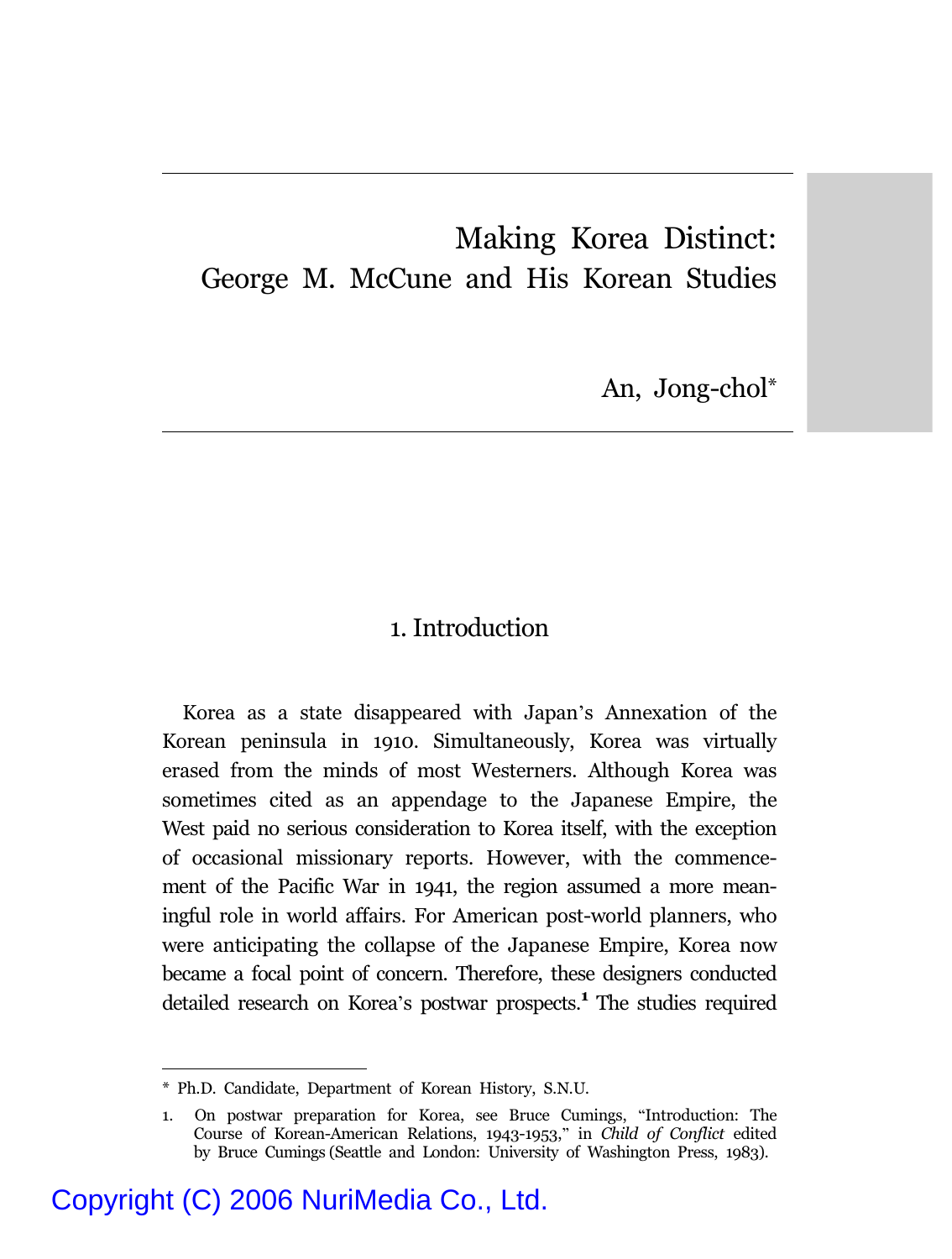several qualified scholarly individuals. George M. McCune was the most appropriate person at a time when there were only a few bureaucrats who had no little personal and academic experience about Korea. This is one of the primary reasons why George M. McCune deserves more historical attention.

Beyond works on U.S. foreign policy, there were few academic studies about Korea at that time. Bruce Cumings asserts in his study of Korean-American relations twenty years ago that "in spite of such intense contact, familiarity has bred in the American mind not understanding and empathy, for the most part; the phenomenon of the Sinophile or Japanophile who bridges two cultures and creates understanding is almost unknown." **2** This situation remains true today, but it even more so in the 1940s during World War II. Although the ignorance or misunderstanding of the general Korean situation was partly rectified through the study of "high policy" and the beginnings of Korean Studies in U.S. higher education institutions after 1945, we are still in need of a greater focus on "low policy" or in other words, mutual understanding. There is still a strong tendency among Korean academics to study Korean perception of the U.S. and U.S. policy toward Korea**<sup>3</sup>** rather than to investigate how Americans perceive and understand Korea. Considering this, McCune was a rare scholar who understood Korean culture and history.

With this academic and historical context in mind, I shall attempt to examine one type of the American perception of Korea around 1940s through the works of George M. McCune. McCune deserves focus because he was the only Korean expert in the Japanese Affairs Division within the American Department of State

<sup>2.</sup> *Ibid*., preface.

<sup>3.</sup> See for example Lew Young-ick, Byong-kie Song, Ho-min Yang and Hyssop Lim, *Hang'uki'n i Taem'ii'nsik: Y ksaj k ro Pon H yngs ngkwaj ng* [Korean Perception of the United States: A History of Its Formation] (Seoul: Minumsa, 1994). For popular perception of Korea, see several articles in Young-nok Koo and Dae-sook Shu eds., *Korea and the Unites States: A Century of Cooperation* (Honolulu: University of Hawaii Press, 1984).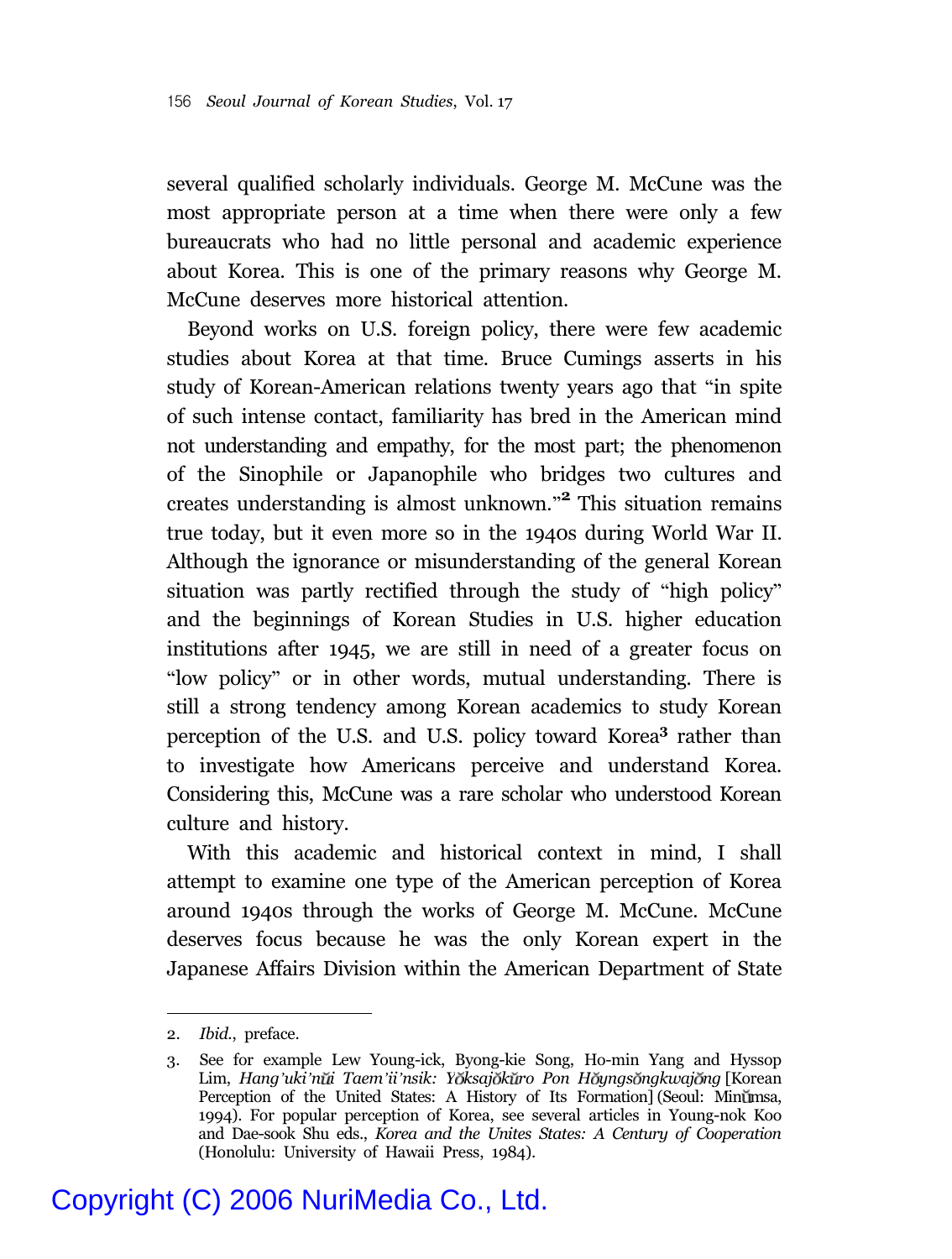during the Pacific War.**<sup>4</sup>** Moreover, he is the first American to receive a Ph.D. specializing in Korean history *per se* in the U.S.**<sup>5</sup>** The object of this paper is not to pursue the link between his ideas and U.S. foreign policy, the topic that I will deal with in another paper. Here, I want to discuss McCune's life and his basic views of Korean history and contemporary issues. I will also argue that his dream of a unified and democratic Korea may not have been realized but that, nevertheless, his sophisticated understanding of Korea contributed greatly Korean studies in the U.S. Considering the fact that Area Studies in the U.S. was started by missionaries and that it was only during the Pacific War that this field of study came to have academic supporters, it is highly fitting and natural that McCune was a son of a famous missionary in Korea.**<sup>6</sup>** Ultimately, McCune's works on Korea and their sinking into oblivion may show very well how the Cold War impacted our understanding of Korea's colonial and U.S. occupation period.

In order to understand McCune's ideas, I discuss his articles, dissertation and book, *Korea Today*. **7** For information on the context of 1940s, I refer to a collected work on U.S. perception of Korea, a book that was published by the Academy of Korean Studies in Korea.

7. For the writings of George M. McCune, see Appendix in this paper.

<sup>4.</sup> Bruce Cumings, *The Origins of the Korean War*, Vol. I, *Liberation and the Emergence of Separate Regimes 1945-1947* (Princeton, New Jersey: Princeton University Press, 1981), p. 466.

<sup>5.</sup> By referring to McCune as the 'first' American specialist on Korea, I am pointing to the fact that he is the only scholar who used Korean traditional sources rather than other diplomatic works in writing about Korea. The title of his doctoral dissertation is "Korean Relations with China and Japan, 1800- 1864."

<sup>6.</sup> Kyung-il Kim, "Chŏnhu Mig'ukesŏ Chiyŏkyŏng'uŭi Sŏngnipgwa Paljŏn" [The Formation and Development of Area Studies in Postwar U.S.], *Kukje Jiyok y ngu* [Review of International Area Studies] (Seoul: Seoul National University, Fall, 1996).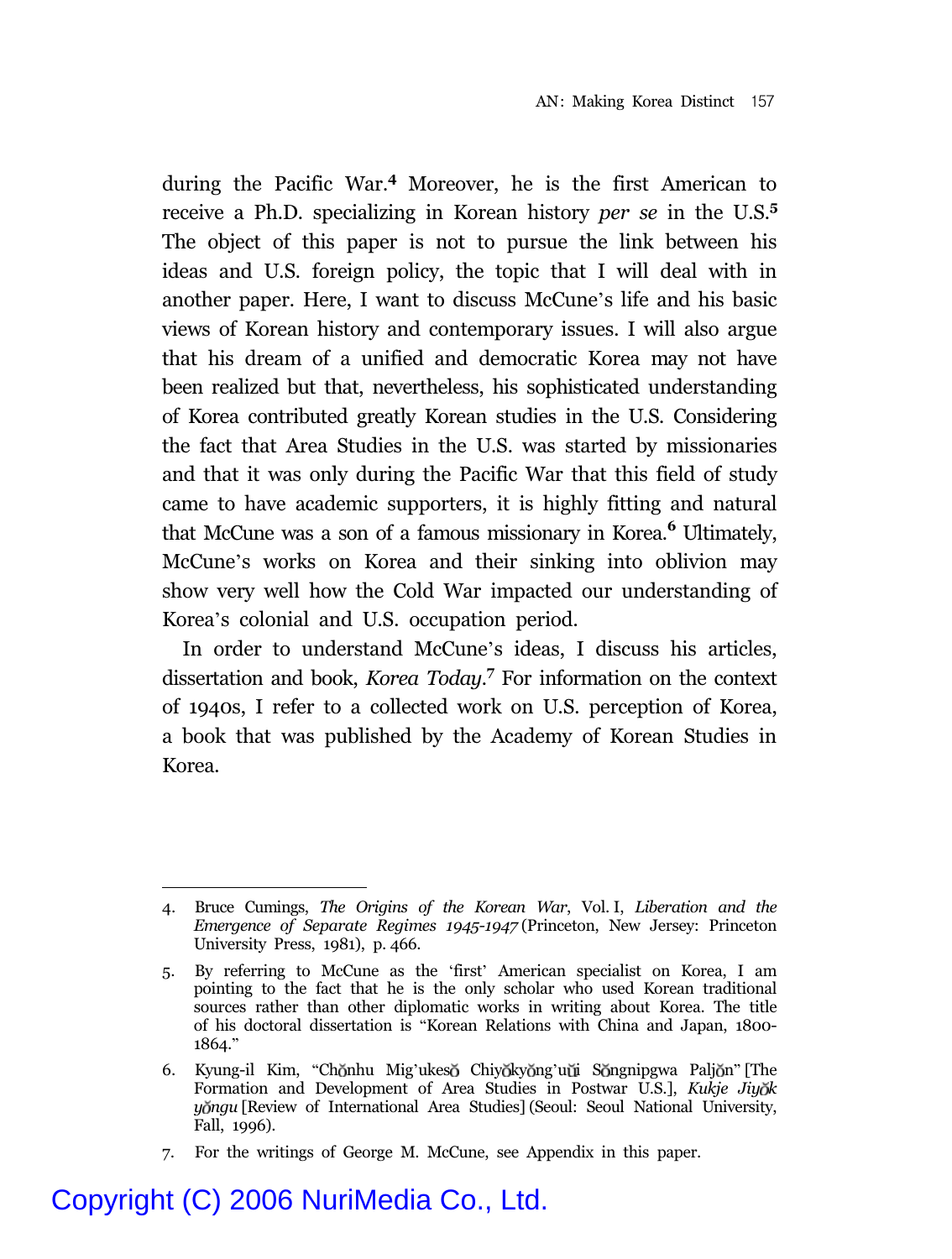### 2. The Pacific War and the Rise of Korean Studies

When World War II broke out, U.S. policy planners immediately set about to establish projects for the postwar situation such as the 'War and Peace Project' supported by the Council on Foreign Relations and the Advisory Committee on Post War Foreign Policy supported by the Department of State. Through these institutions, the planners of U.S. postwar policy conceived the idea of a Trusteeship Korea that was publicized in the Cairo Conference.**<sup>8</sup>** This trusteeship plan would depend on the conditions of the recipient state, as demonstrated by subsequent events in Korea. Moreover, because America's policy towards Korea was not fixed around 1945, the situation was transitory and fluid. More research will be needed to elucidate the relationship between how experts understood the Korean situation and the actual shape that American policy took, but it is sufficient to indicate the important role played by the ideas of country experts. Theses intellectuals' ideas were derived from their understanding of Korea's traditions and history. Although McCune's arguments were overlooked during the Cold War era, his views were influential up to the time of the establishment of the Cold War configuration. To understand his work, we need to survey the academic situation at the time and its relationship to America's contemporary policy.

During the Pacific War, there appeared a few significant scholarly works on Korea in the U.S. Fred Harvey Harrington at the University of Wisconsin and Andrew J. Gradanzev**<sup>9</sup>** in particular

<sup>8.</sup> Ch ng Yong-uk, *Haebangj nhu Miguk i Taehanj ngchaek: Kwadoj ngbu Kus'anggwa Chungganpa J nngchaek l Chungsim iro* [The American Policy toward Korea around 1945: Centering on Interim Government Idea and the Policy toward the Middle Group] (Seoul: Seoul National University Press, 2003), pp. 19-33. For the development of policy toward Korea during World War II, see the chart in p. 51.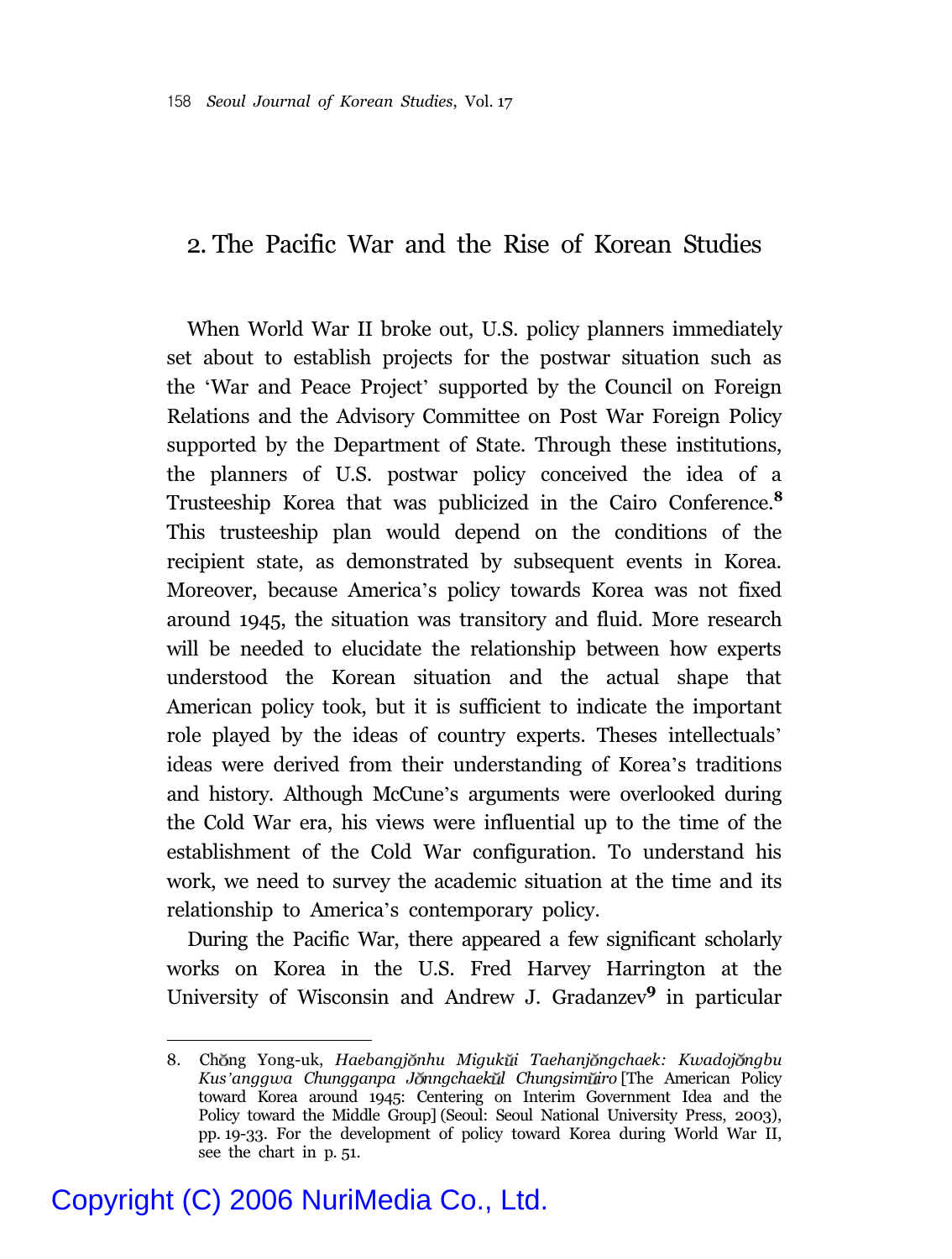wrote academically meaningful works. Let me briefly survey their main arguments and contents. Harrington's richly studied book describes Dr. Horace Allen who came to Korea first as a missionary in 1884 and later became a U.S. minister to Korea, and he had a critical stance toward Allen's business scheme to obtain more concessions. Allen had, Harrington argues, thought that American business interests would help to secure Korean independence. But he was willing to abandon Korea in exchange for promised commercial favors when Japan came to dominate Korea. Once Japan reneged on its promises, Harrington suggested, Allen then became opposed to the Japanese seizure of Korea.

Gradanzev criticized Harrington's interpretation of events. To Gradanzev, Harrington had erred in claiming that Korea should have acquiesced to Chinese dominance during 1882-1894 further, Gradanzev maintained that Harrington misrepresented Allen's business motives.**<sup>10</sup>** Gradanzev acknowledges, however, that Harrington's work contributed to an enriched understanding of Korean-American relations in the late 19th and early 20th centuries. In fairness to Harrington, his work provides detailed information regarding traditional Korean politics and society from an external perspective in addition to offering readers a survey of American affairs in Korea. On the other hand, Harrington did not accord Koreans much of a role in shaping their own history. For example, he

<sup>9.</sup> Fred Harvey Harrington, *God, Mammon, and the Japanese: Dr. Horace N. Allen and Korean-American relations, 1884-1905* (Madison, Wisconsin: University of Wisconsin Press, 1944), Andrew J. Gradanzev, *Modern Korea* (New York: International Secretariat, Institute of Pacific Relations, 1944). Harrington was professor at University of Wisconsin and later became president of the school. Gradanzev, a native of Russia, was a research scholar in China and the United States. He also worked for Institute of Pacific Relations and seemed to be a professor at Oregan State College around 1944. For his background, see book review by Harold J. Noble in *The Far Eastern Quarterly*, Vol. 5, Issue 1 (November 1945), pp. 67-70. Another scholarly work is M. Frederick Nelson, *Korea and the Old Orders in Eastern Asia* (Baton Rouge, 1945). This book describes Korea as an appendage to mainland China in international terms.

<sup>10.</sup> Gradanzev's review of Harrington's book in *The Far Eastern Quarterly*, Vol. 3, Issue 4 (August 1944), pp. 393-394.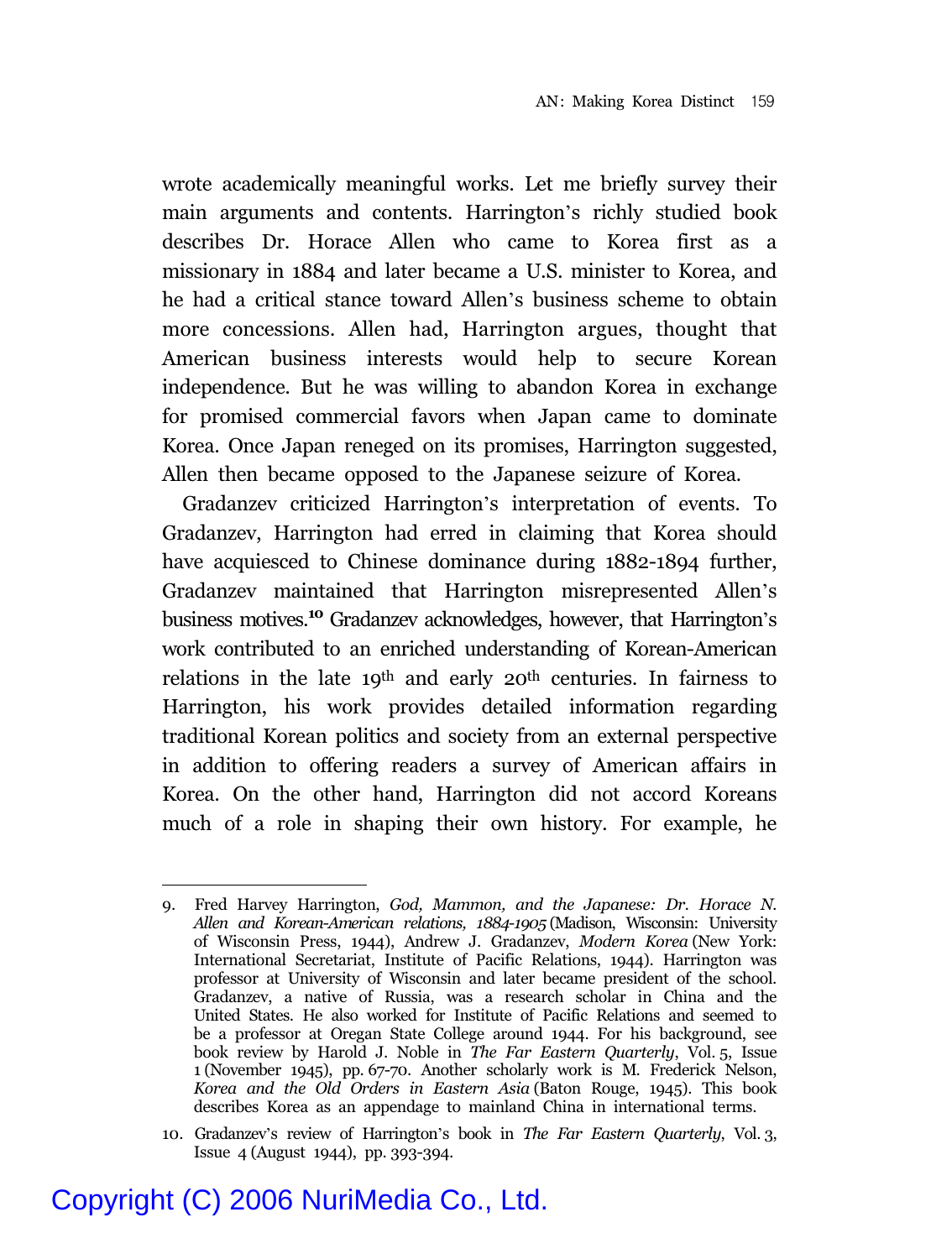interprets the issue of business concessions such as mining, transportation, and electric facilities etc, only from the perspective of Allen and of America's desire for profits rather than taking into consideration the motives of Koreans eager to draw in and utilize the U.S. presence in order to check other nations, especially Japan.**<sup>11</sup>**

Gradanzev's *Modern Korea* also provided detailed information on colonial Korea, particularly with regard to economic conditions. Gradanzev was born in Russia and had extensive research experience in China and later in the U.S. For his book, he visited Korea and obtained many statistics and empirical data. The aim of *Modern Korea* was to analyze the impact of thirty-four years of Japanese rule. Gradanzev firmly believed that Koreans were fully capable of managing themselves and Korea could have succeeded as an independent nation. Japanese rule thus had a very negative impact on the Korean economy. One interesting point Gradanzev raised was that population pressures were negligible in Japan and Korea, but the real impediment to development was low agricultural productivity coupled with oppressive state policies. To solve its economic problems, Gradanzev reasoned, Korea needed far-reaching industrialization. This idea contradicted the Japanese justification that expansion into Korea and China was necessary to relieve overpopulation in Japan. Gradanzev's study provided rare and helpful glimpses into the workings of colonial Korean society.**<sup>12</sup>**

McCune's *Korea Today* is a comprehensive study of Korean history, its colonial period and notably the period of U.S. occupation, based on the aforementioned works as well as primary sources.**<sup>13</sup>** Although this book was widely used by western or

<sup>11.</sup> Harrington is believed as the founding member or a progenitor of 'Wisconcin school,' which is the alias of Revisionist School in American Foreign Relations, a school arguing that the most important driving force of the American expansion toward other countries is economic desire and consequently seeing the U.S. foreign relations very critically.

<sup>12.</sup> Harold J. Noble countered Gradanzev's negative evaluations of Japanese rule in Korea. Noble's review of *Modern Korea* in The Far Eastern Quarterly, Vol. 5, Issue 1 (November 1945), pp. 67-70.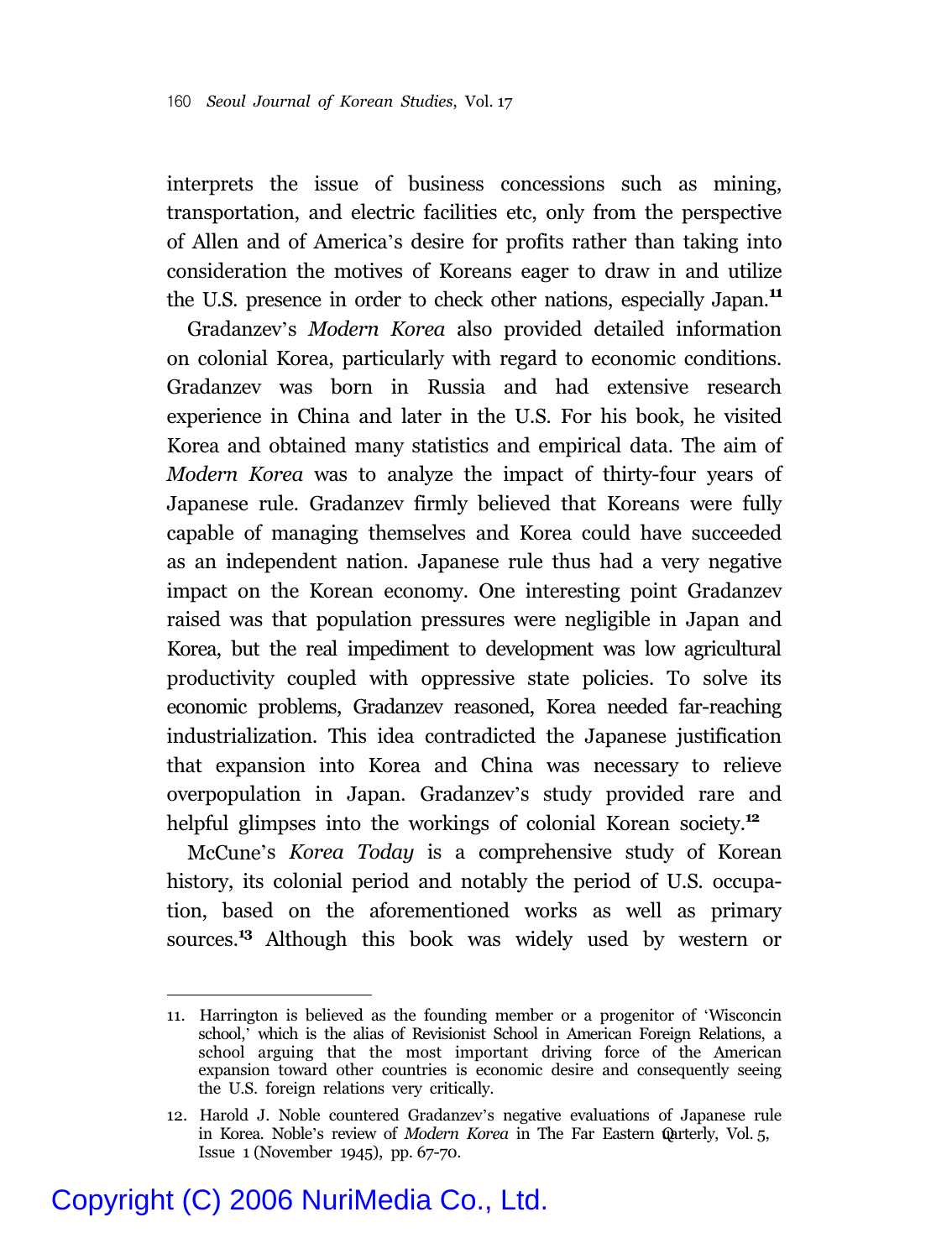western-educated scholars, it is not popular among the U.S. general readers and naturally Korean scholars. The two works by Harrington and Gradanzev were translated into Korean, but we do not have a Korean version of *Korea Today*. Harrington's work covered the late Choson dynasty, while Gradanjev focused on the Korean colonial context. Delving into contemporary Korean issues, *Korea Today* adopted a critical stance toward the incipient South Korean government and the U.S. Military Government in Korea, not to mention the totalitarian North Korea. Perhaps because of its criticisms of Korean officials, this book is not well known among Korean scholars. McCune's book was not published in many editions in the U.S., so it does not seem that the ideas in *Korea Today* incurred much interest.**<sup>14</sup>** I will discuss this book more thoroughly below.

Through these works and reviews, which mostly focused on the situations before the Pacific War and evaluated the strength of the Korean nation and the legacy of Japanese rule in diverse terms, readers were exposed to diverse and sometimes contradictory

<sup>13.</sup> *Korea Today* (Cambridge: Harvard University Press, 1950) was published after McCune's sudden death in late 1948 with the collaboration of Arthur L. Grey, who was a graduate student and assistant for this book. But according to the Forward in the book by William L. Holland Secretary General of the International Secretariat Institute of Pacific Relations, this work was already completed about nine-tenth of the whole in late 1948 but was complemented by his wife Evelyn McCune and Arthur L. Grey in regard to economic developments in Korea. For the book review, see an article written by Fred Harvey Harrington, in *The Far Eastern Quarterly*, Vol. 10, Issue 4 (August 1951), pp. 401-403. We can easily infer that those three scholars, Harrington, McCune and Gradanjev knew each other.

<sup>14.</sup> Although *Korea Today* was "a sincere account by a principled liberal," to Bruce Cumings, just as the Korean War broke out, Forest Dulles, special counsel on foreign affairs under the President Truman and the Secretary of State under the Eisenhower administration, sent a letter to William Holland, secretary general of the Institute for Pacific Relations (IPR) (which had sponsored the book), saying that "I question whether its publication at this time will serve to promote real insights into the issues which today so deeply engage our nation." Dulles Papers, box 48, Dulles to Holland, August 17, 1950. Cited at Bruce Cuming, *The Origins of the Korean War*, Vol. II, *The Roaring of the Cataract 1947-1950* (Princeton, New Jersey: Princeton University Press, 1990), p. 639.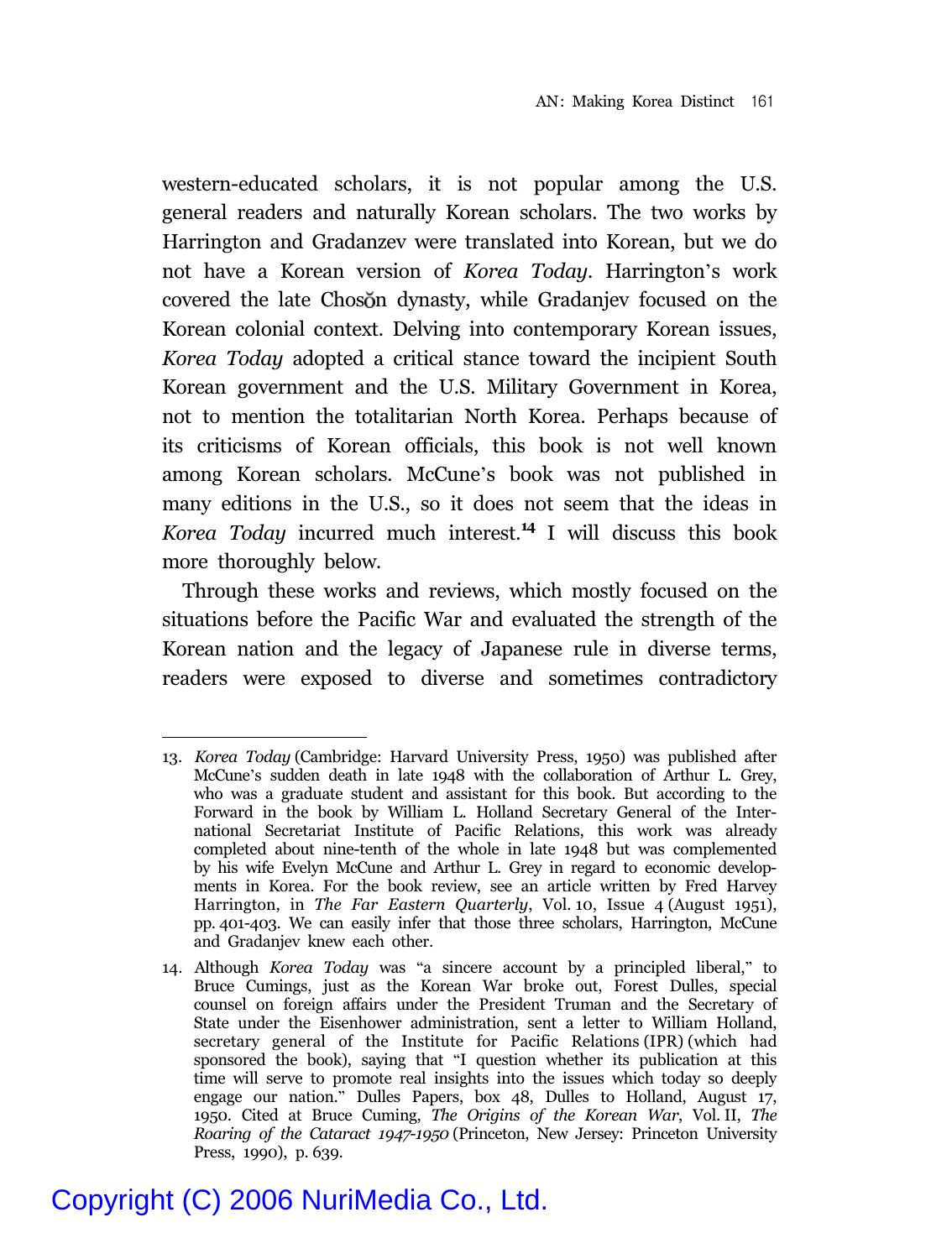perspectives ad conclusions.

#### 3. George M. McCune, His Family and His Life

George McAfee McCune (June 16, 1908-Nov. 5, 1948), according to Martin Wilbur at Columbia University in 1950, was "one of the very few scholars in America who had made Korea his primary field of interest." Therefore his death was a blow to the emerging discipline of Korean Studies, "because he was in the process of correcting the situation in regard to Korean studies-endeavoring almost single-handed to bring them to the level of the betterestablished Japanese and Chinese fields." **<sup>15</sup>** To understand McCune's approach to Korean Studies, it is helpful to understand his background. He was born in 1908 in Pyong Yang, which was then called the "Orient's Jerusalem" due to the strong Christian missionary presence, to George Shannon McCune (1872-1941) and Helen McAfee McCune.

His parents were educational missionaries sent by the Northern Presbyterian Church in the U.S. George S. McCune and his wife first came to Korea in 1905 and spent 4 years studying Korean and helping other missionaries, including William M. Baird**<sup>16</sup>** to manage the United Christian (Soong-sil) college, until he assumed the position of Principal at Sinsong middle school<sup>17</sup> at Sonchon,

<sup>15.</sup> Memorial article for McCune by C. Martin Wilbur in *The Far Eastern Quarterly*, Vol. 9, Issue 2 (February 1950).

<sup>16.</sup> He is known to found the United Christian College in Pyong-Yang. His wife, Annie Adams Baird was a pioneer in educating zoology, botany, and general history. Also Dr. Arthur L. Becker, George S. McCune and Mrs. McCune were the first teachers in the Union Christian College. See L. George Paik, *The History of Protestant Missions in Korea, 1832-1910* (Pyeng Yang: Union Christian College, 1929), pp. 304-306. A daughter of Dr. Becker became the spouse of George M. McCune.

<sup>17.</sup> This school was called as the Hugh O'Neill Jr. Academy for Boys following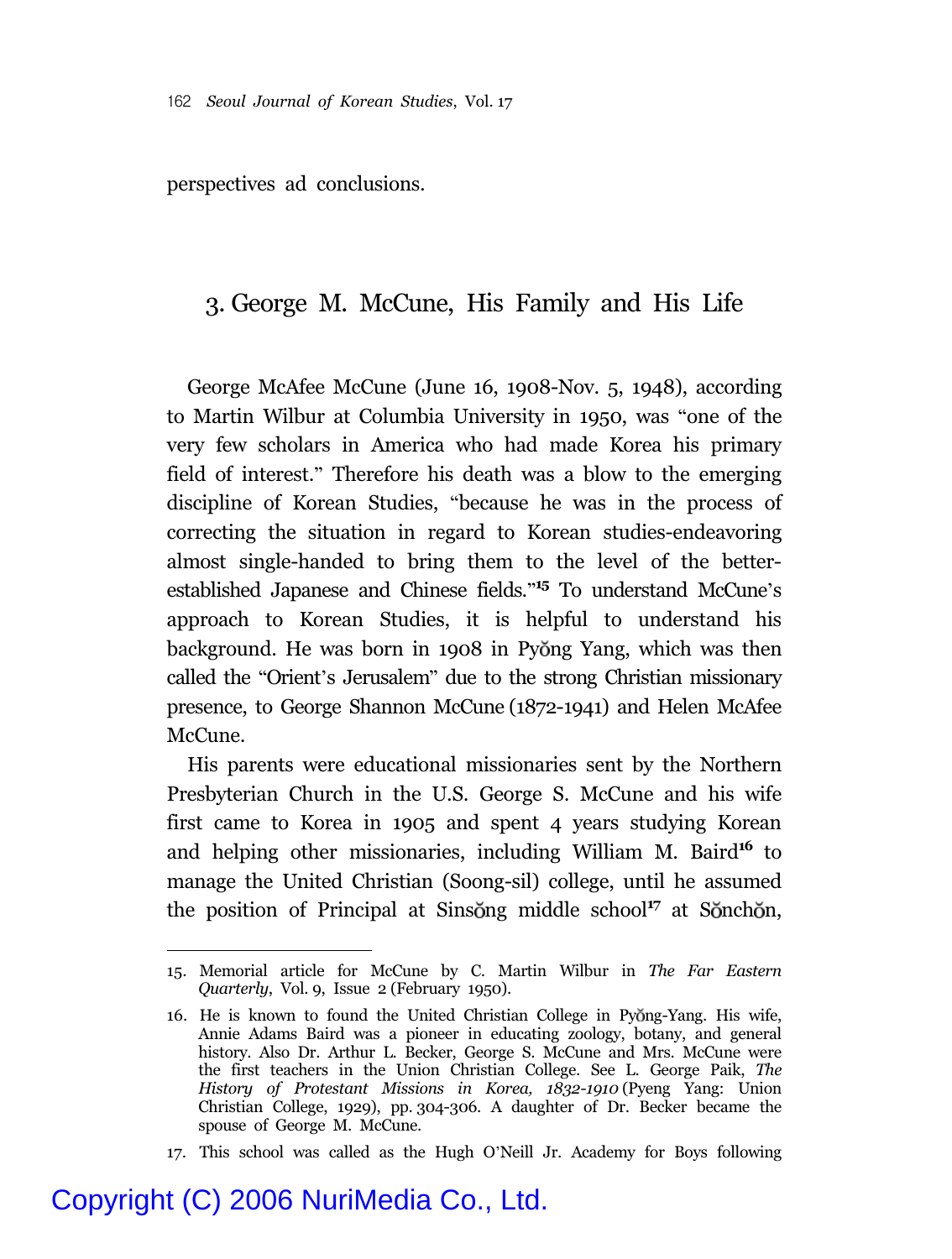North Pyŏng-an Province in 1909. His wife also served at the Posong Women's School in the same city as Principal.<sup>18</sup> Their basic task was to evangelize and educate Koreans. The McCunes were also very frequent contributors to the missionary's magazine, The Korea Mission Field.<sup>19</sup> During his stay in Pyongyang, the elder George McCune witnessed the Great Awakening in 1907, the spiritual revival that further established Christian churches in Py ngyang.<sup>20</sup> Through their missionary works in Sonchon, the McCunes witnessed the great success of their ministry. Indeed, "the station was not organized until 1901, but within sixteen years it reported 187 outstations, 11,681 communicants, 5,416 catechumens, and 28,350 adherents."**<sup>21</sup>**

George S. McCune was believed by the Japanese authorities to be a strong supporter of the secret nationalist band, *Sinminhoe* or the Association of the New People, which was founded by Korean patriot, Ahn Chang-ho in 1907. The Japanese authorities disbanded this society with the charge that the organization had helped organize an abortive assassination attempt on Governor General Terauchi.**22** It is no accident that McCune was believed to be

the donator's son.

<sup>18.</sup> For the basic information of him, see Kidokgyom'unsa, *The Christian Encyclopedia* (Seoul, Kidokgyom'unsa, 1984), Vol. 5, p. 1057, and several his articles in *The Korea Mission Field*.

<sup>19.</sup> Several Korean missionaries started this magazine in 1905. It continued until 1941 just before the Pacific War. About this magazine, see L. George Paik, *Supra*, p. 329.

<sup>20.</sup> His "The Holy Spirit in Pyeng Yang" in *The Korea Mission Field* (hereafter *KMF*), Vol. 3. January 1907 and "Ever Extending Blessings," in *KMF* April 1907.

<sup>21.</sup> Arthur J. Brown, *The Mastery of the Far East: the Story of Korea's Transformation and Japan's Rise to Supremacy in the Orient* (New York: Charles Scribner's Sons, 1919), p. 510. Dr. Brown (1856-1945) was a secretary of the Foreign Mission Board of the Northern Presbyterian Church from 1903 to 1929.

<sup>22.</sup> The abortive assassination accident started with the capturing of teachers and students at Sinsong middle school where George S. McCune was principal at the time. For a general overview of this case, see Yoon Kyong-ro, "105 in Sagŏnŭi Kidokgyojŏk Ihae" [Christian Historical Understanding of '105 Persons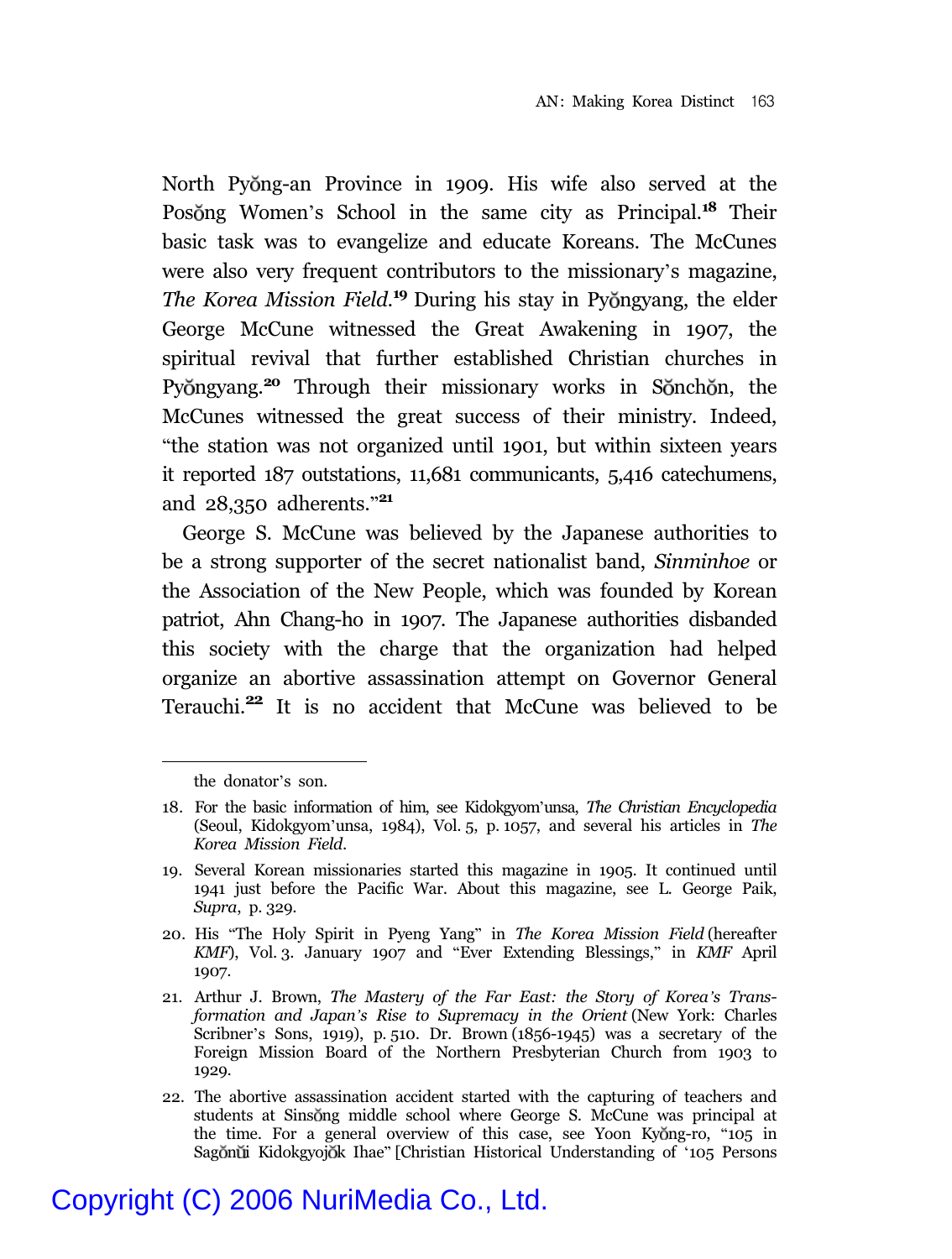anti-Japanese because he sometimes talked to his students about the Bible story of David and Goliath, "emphasizing the conventional lesson that the weak man whose cause is just and whose heart is pure can overcome the strongest," an obvious metaphor for Korea and Japan each.**<sup>23</sup>** Consequently, the Japanese placed missionary groups, who were the only outsiders with influence within the Korean peninsula, under rigid state control. The incident taught the missionaries "the necessity for special care in their dealings with officials and people in matters which affect the government." **24** Because he was under suspicion for being involved in anti-Japanese activities, McCune was actually expelled from Korea from 1921 until 1928.

When the Japanese authorities permitted his re-entry to Korea, he retuned to the missionary field as the Principal of Soong-sil Middle and the President of Christian Union College in 1928.**<sup>25</sup>** One notable educational method used in the College was to allow underprivileged students the opportunity to work for their tuition. This practice resembled McCune's own experiences during his Park College years in the U.S.**<sup>26</sup>** Mrs. McCune was a daughter of the College Founder. George S. McCune applied the college's

- 23. Arthur J. Brown, *Supra*, p. 569.
- 24. *Ibid*., p. 573.

26. His "Honest Labor Makes the Man," in *KMF,* Vol. 7. September 1911.

Incident'] in his *Hang'uk Kundaesa i Kidokgyojok* Ihae [Christian Historical Understanding of Korean Modern History] (Seoul: Yokminsa, 1992). As for George S. McCune's activities, see Shannon McCune, "The Testing of a Missionary: George Shannon McCune and the Korean Conspiracy Case of 1910-1913," *Soong Jun University Essays and Papers*, Vol. 7, Soong Jun University, Seoul, 1977. Cited at Shannon McCune, *Views of the Geography of Korea* (Seoul: The Korean Research Center, 1980), pp. 221-222.

<sup>25.</sup> At this College, George S. McCune published L. George Paik's *The History of Protestant Missions in Korea, 1832-1910* (Pyeng Yang: Union Christian College, 1929). L George Paik was Paik Lak-jun, who later became President of Yonsei University and Minister of Education. Interestingly, he happened to study at Sinsong middle school as a personal secretary of George S. McCune and at Park College with McCune's help before he finished his higher education at Princeton and Yale. That is why he had a very close relationship with McCune's family.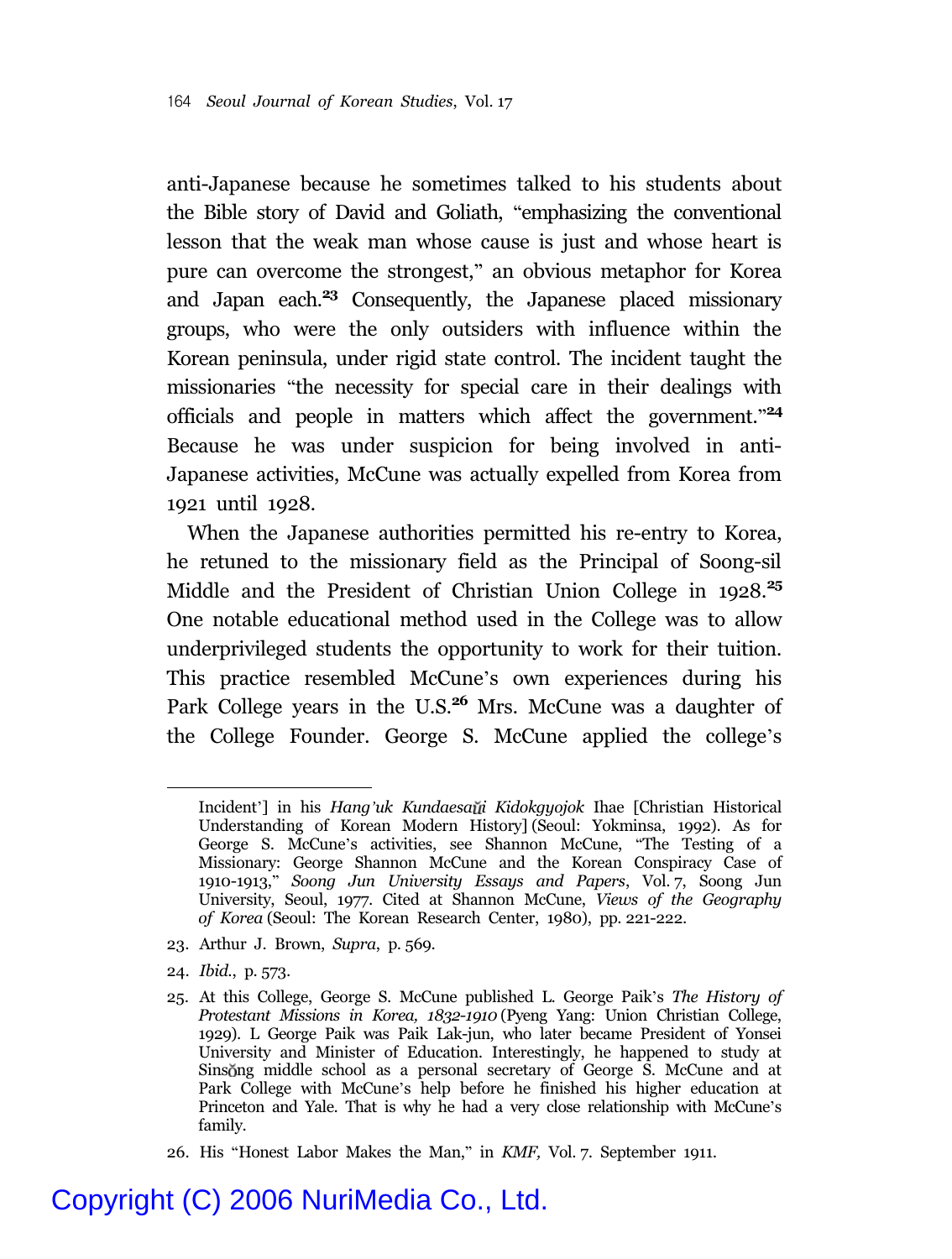work-study system after he took charge of the middle school in Sonch on<sup>27</sup> and the program played a very critical role in producing many businessmen from the region. Under his leadership the school expanded its facilities. However, after protesting against the worship of Shintoism, Japanese traditional religion, forced on Koreans by the colonial administration, he lost his position. McCune had argued that paying homage to a Shinto shrine was against his conscience and the Christianity, so he could not order his students to obey this dictate. McCune's position differed from that of Horace H. Underwood, who argued that the Shintoism was merely a state ritual and, therefore, should not be objectionable to Christians.**<sup>28</sup>**

We do not know how the young George M. McCune was influenced by his family background, but it is certain that he knew the situation of Korea well and possessed a fondness for the country. His brother, Shannon Boyd Bailey McCune (1913-1993) said that "naturally, as one who was born in Korea and who spent his boyhood there, I have certain prejudices; to me, Korea is a land of beauty and the Korean people are likable and have many fine qualities."**<sup>29</sup>** Likely George M. McCune's similar upbringing as his brother's and his affection for Korea inspired him to enter the field of Korean Studies.

As a young man, McCune attended Hurton College, Rutgers

<sup>27.</sup> Dr. Brown wrote that the school has "a model farm, garden and orchard, and shops of various kinds." His *Supra*, p. 554.

<sup>28.</sup> Sasanghwibo 思想彙報 [Thought Gazzette], No. 16 (September, 1938), pp. 307-318. Cited at *Hang'uk Kidokkyo i Y ksa* [A History of Korean Christianity] I, Institute of Christian History (Seoul: Kidokkyomunsa, 1989) p. 312, Also see *Hang'uk Kidokkyo i Y ksa* [A History of Korean Christianity] II (Seoul: Kidokkyomunsa, 1990), pp. 289-290.

<sup>29.</sup> Shannon McCune, *Korea's Heritage: A Regional and Social Geography.* (Rutland, Vermont: Charles E. Tuttle Company, 1956), p. vii. Shannon McCune studied Geography, specializing in Korea. He published numerous articles about geography and East Asian Studies. As for the representative books regarding Korea, with the above one, *Korea: Land of Broken Calm* (Princeton, NJ: D. Van Nostrand Company, INC, 1966) and *Views of the Geography of Korea* (Seoul: The Korean Research Center, 1980).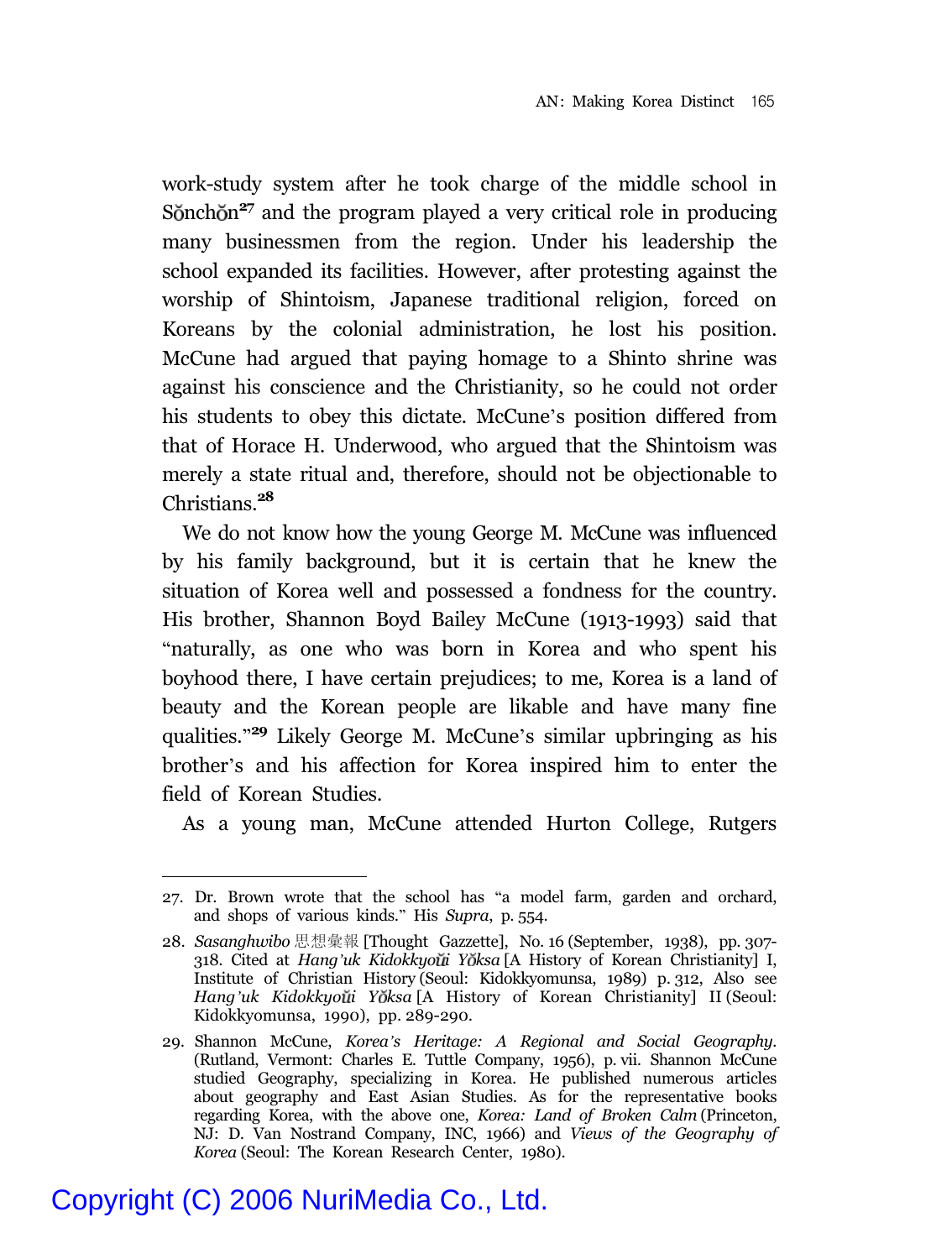University, and Occidental College finishing his B.A. in 1930. Then he returned to Korea to teach at the Union Christian College in Py ng Yang. But two years later, due to poor health, he moved to Hawai'i, and there he married Evelyn Margaret Becker,**<sup>30</sup>** herself the daughter of a prominent American missionary to Korea, Dr. Arthur L. Becker. With the support of his wife and father, McCune returned to Occidental College to begin graduate study, earning an M.A. degree in 1935. He continued his higher education at the University of California at Berkeley until May 1941, with two years fellowship for his research in Korea, and already attained faculty status at Occidental College in February 1939.

During his visit to Korea in 1937-1938, McCune invented a pronunciation and English orthography system for Korean with Edwin O. Reischauer, who would later become a prominent scholar and ambassador to Japan, as there was no standard work on how to write Korean in English. The system came to be known as the McCune-Reischauer Romanization system,**<sup>31</sup>** and it proved useful and convenient to Westerners. This system was adopted by the *Harvard Journal of Asiatic Studies*, *The Far Eastern Quarterly*, the United States Government Board on Geographic Names, and the Army Map Service for all maps on Korea.**<sup>32</sup>**

During his stay at Seoul, McCune mainly used Chosen Christian College (today's Yonsei University) and the Keijo Imperial University (renamed as Seoul National University after 1946) to locate materials for his doctoral dissertation. In particular, he researched *Yijo Sillok* [the *Verifiable Chronology of the Choson dynasty*], which became available in 1933. With the help of traditional Korean sources, McCune's doctoral dissertation, which

<sup>30.</sup> She is also a very talented scholar who wrote a brilliant art history of Korea, *The Arts of Korea* (Rutland, Vermont & Tokyo, Japan: Charles E. Tuttle Company: Publishers, 1962).

<sup>31.</sup> "The romanization of the Korean language based upon its phonetic structure." *Transactions of the Korea Branch of the Royal Asiatic Society*, Vol. 29 (1939).

<sup>32.</sup> Memorial article for McCune by C. Martin Wilbur, *Supra*, p. 188.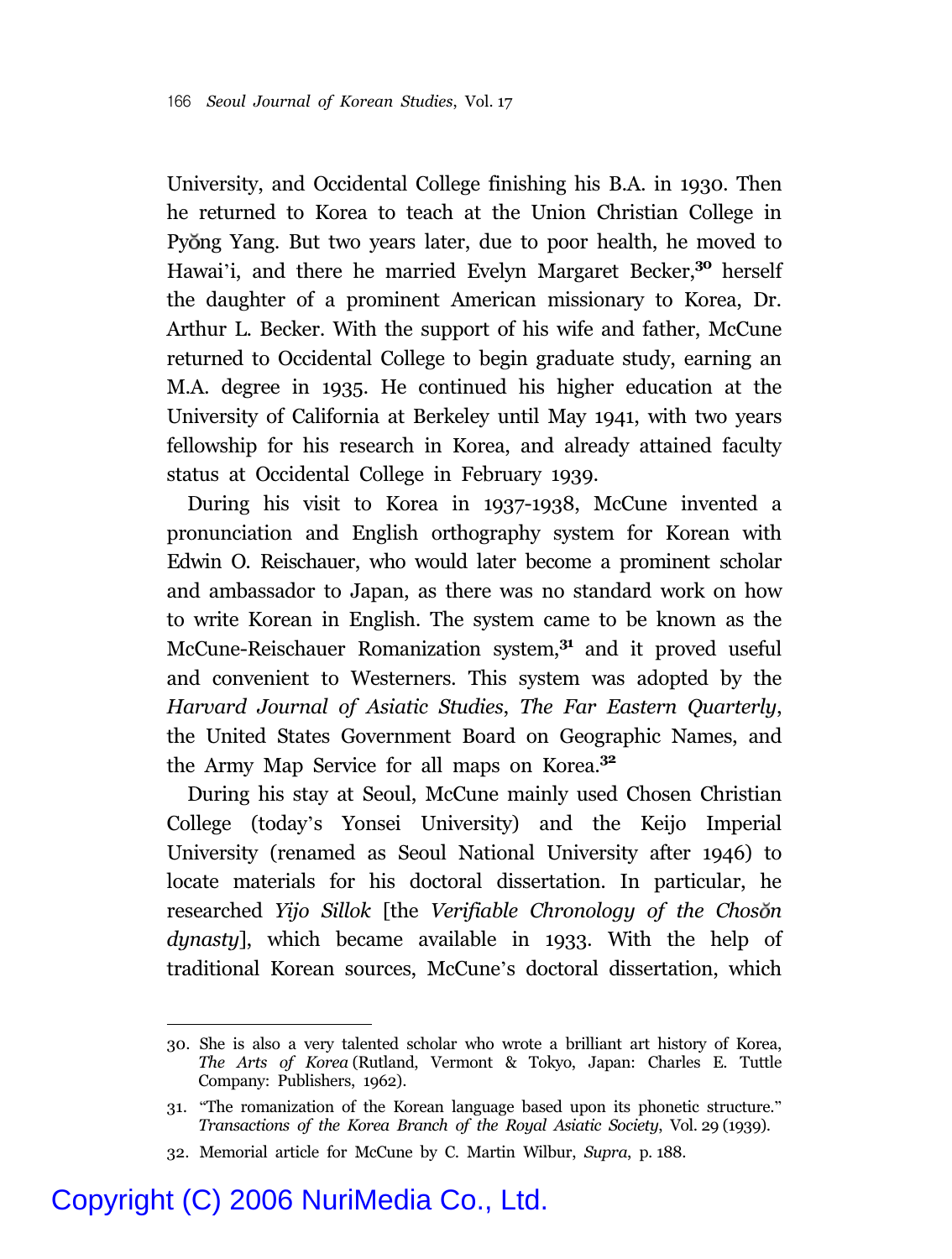we will discuss shortly, was completed with the title "Korean relations with China and Japan 1800-1864" by the help of traditional Korean sources.**<sup>33</sup>**

Another major achievement of his stay and research was the preparatory work he did for the publication of American consular report on Korea covering 1883 to 1905. He and the Honorable U. Alexis Johnson, who was then serving Vice-Consul in Seoul, planned to make copies of this extensive paper. The photos for the report were developed in the Chosen Christian College laboratory. The developer was Arthur L. Becker, McCune's father-in-law. According to Evelyn McCune, George M. McCune smuggled the film into the College to evade the watchful eye of the Japanese police.**<sup>34</sup>** Although he only started this series, his purpose seems clear. That is to help other scholars and laymen to understand this neglected period with a focus on the American role in the Far East.**<sup>35</sup>** It is interesting to note his basic evaluation of the period of 1883-1886. In the introduction to the book, two interesting points were raised. The first one concerned the U.S. presence in Korea. The U.S. in those years exerted great influence, because in order to counter Chinese control over Korea, King Kojong (r. 1864-1907) solicited American advisors in the Korean Foreign Office and Military.**<sup>36</sup>** The other point was the very controversial argument

<sup>33.</sup> He explained his intellectual journey to completing his doctoral dissertation in the Preface and several footnotes. See his doctoral dissertation, Preface and Note on Romanization and Citation of Sources.

<sup>34.</sup> Regarding the background of this series, Korean-American Series, see Scott S. Burnett, *Korean-American Relations: Documents Pertaining to the Far Eastern Diplomacy of the United States*, Vol. 3: *The Period of Diminishing Influence, 1896-1905*, preface. The first volume of this series which was edited, with an Introduction, by McCune and John A. Harrison was published in 1951 with the subtitle, *The Initial Period, 1883-1886*. The second volume was pursued in 1963 after McCune died by Berkeley faculty members Dr. Woodbridge Bingham and Dr. Robert A. Scalapino and student Dr. Spencer J. Palmer. The subtitle is *The Period of Growing Influence 1887-1895*.

<sup>35.</sup> He said in the first series p. viii, "it is hoped by the editors that this compilation may prove of interest to the laymen and of use to the scholar and that it may serve as a springboard for other students interested in uncovering the little-known and badly told history of the United States in Eastern Asia."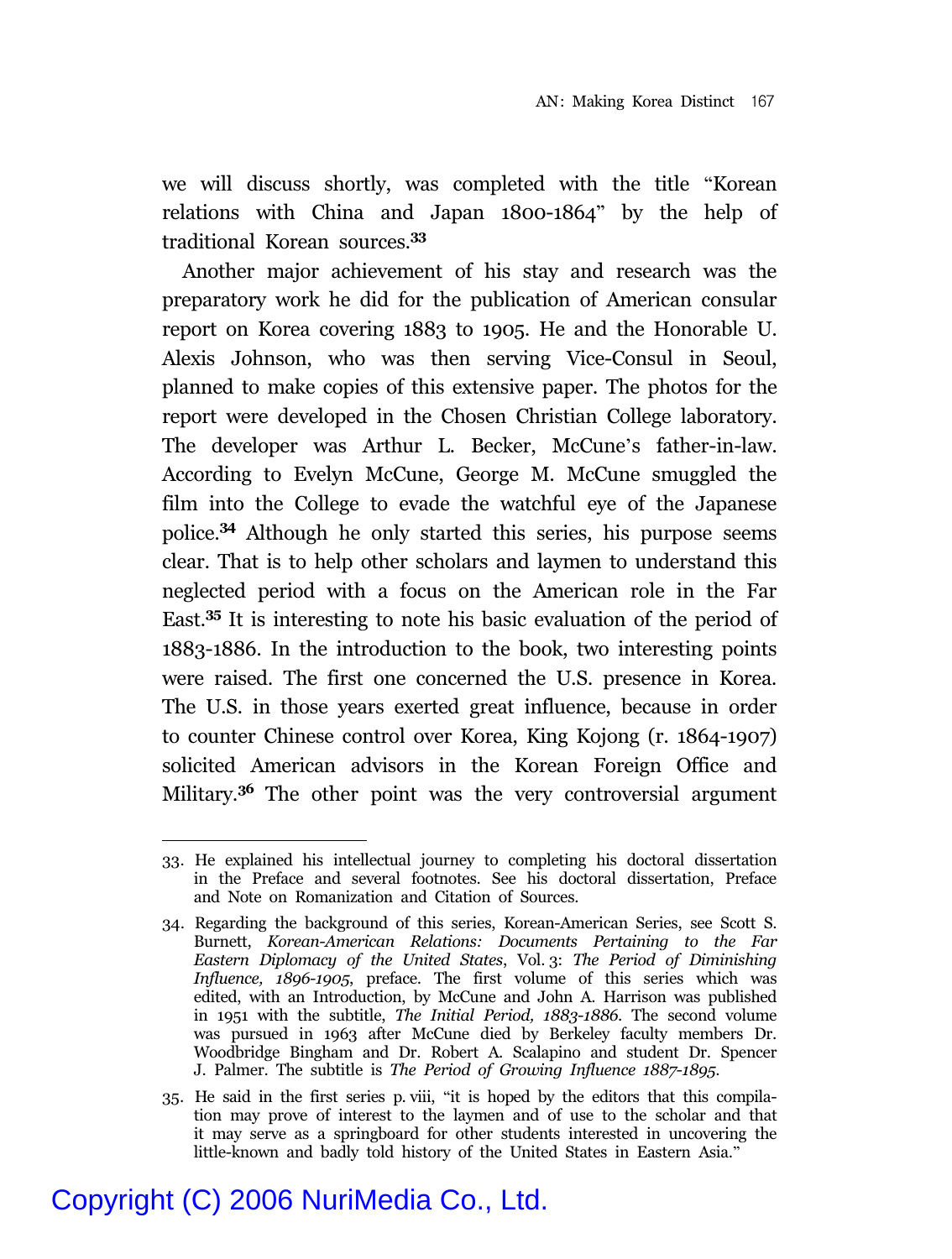that "As the only party to the Korean struggle with disinterested authority the American effort could have been far less futile than it was" without the delay of sending advisors to Korea until 1888. To McCune, "The United States had fumbled an opportunity that would not again be offered."**<sup>37</sup>**

Let us now turn to McCune's career again. In February 1942 onwards, shortly after the Pacific War broke out, McCune served in the Office of Strategic Services, the Board of Economic Warfare, and the State Department. He was generally recognized as the leading expert on Korean affairs. From May 1944 until he resigned from his position in October 1945 for health reasons, McCune had held a critical position as the Chief of the Korean Section in the Office of Far Eastern Affairs within the State Department. There he evaluated the Korean situation. As for the Korean independence movement, it seems that McCune supported the young moderates and the strong coalition of the independent movement.**<sup>38</sup>** Bruce Cumings argued that McCune was the key man in the State Department who evaluated the prevailing situation on the peninsula and who took notice of the guerilla movement in Manchuria and the presence of Kim Il-sing.**<sup>39</sup>**

After World War II, McCune and his wife wrote many articles with one year's recuperation in Los Angeles. He also joined the faculty of the University of California at Berkeley in July 1946 as a lecturer in the Department of History. Moreover, in 1947, he

<sup>36.</sup> McCune and John A. Harrison, *Supra*, p. 6 and No. 32, Foote to Freylinghuysen, October 19, 1883.

<sup>37.</sup> McCune and John A. Harrison, *Ibid*., pp. 2-3, p. 19. A reviewer objected to this indictment while he supported traditional argument of Tyler Dennet and M. Frederick Nelson etc. John Oliver, Review of the book in *The Far Eastern Quarterly*, Vol. 11, Issue 2 (February 1952), p. 253.

<sup>38 .</sup>This paper is not intended for researching this topic further. But we can glimpse his activities in Chong Yong-uk, *Supra*, pp. 102-112.

<sup>39.</sup> Cumings (1981), *Supra*, p. 37. His wife also wrote a paper analyzing the relationship between Kim Il-Sung and his close circles for the State Department in 1963. Bruce Cumings, *Korea's Place in the Sun: A Modern History* (New York: W.W. Norton & Company, 1997), p. 410.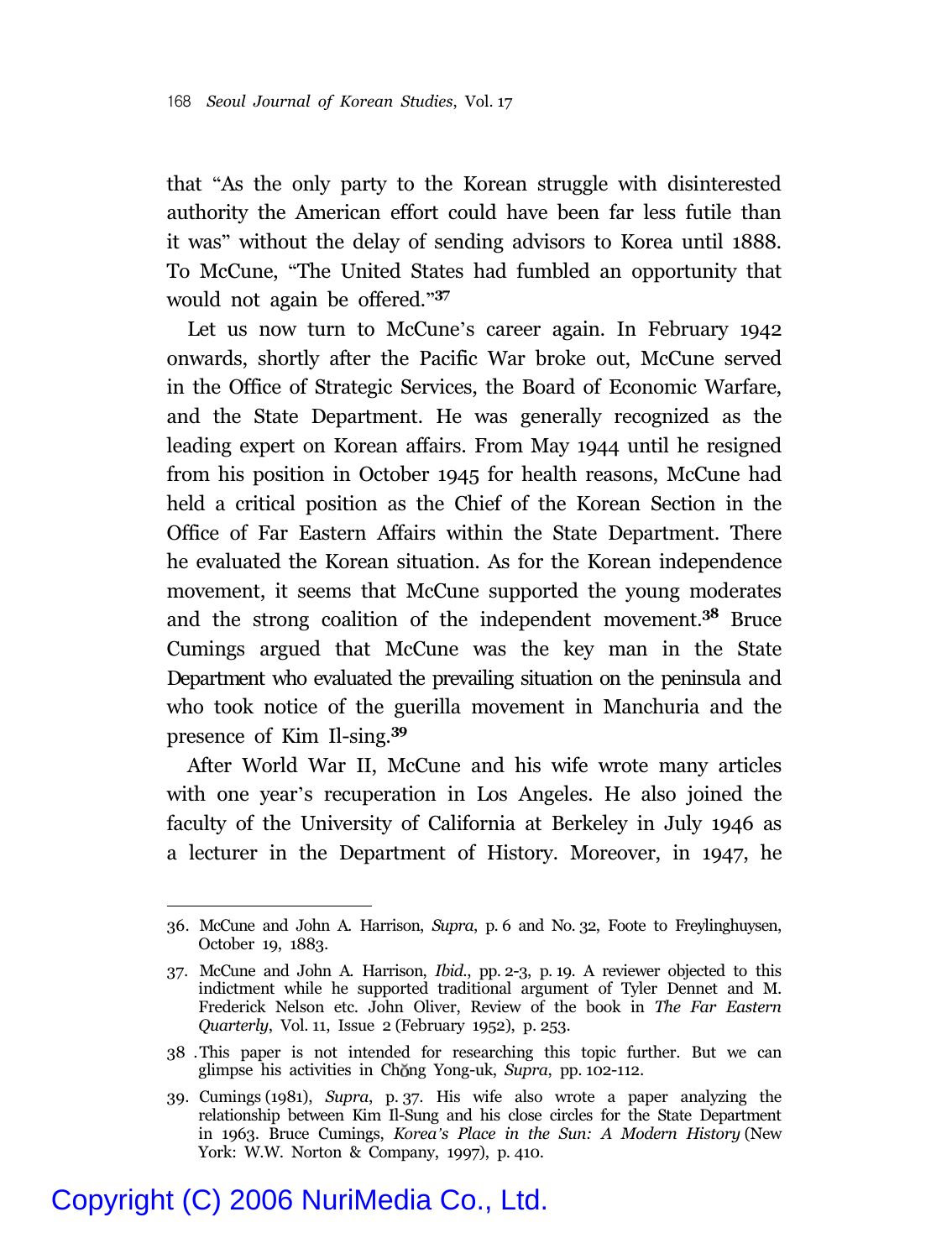became a member of the advisory editorial board of *The Far Eastern Quarterly*, which in 1956 became The Journal of Asian Studies, the leading journal in the Asian Studies field. During this period, he worked on other projects such as developing a language program at the university, writing *Korea Today*, in addition to editing American consular reports dealing with Korea's internal situation and foreign relations during the period 1882-1905. His health eventually deteriorated again, however, and he died on November 5, 1948.

#### 4. George M. McCune and His Korean Studies

What was McCune's vision for his research? What were the basic concerns in his career? What is his legacy? These are all basic questions that must be addressed. Regarding McCune's academic concern, his writings can be divided into two categories-Korean history and contemporary Korean issues. The first category concerns McCune's establishing Korean studies and introducing Korean history to the western world. The second category covers McCune's work on current issues such as Korea's post-liberation political situation and its future prospects. In both his historical and contemporary writings, McCune was ultimately concerned with the prevailing Korean situation and the nation's later development. The historical method was McCune's means of understanding Korea and its future.

Regarding the first category of works, what were McCune's contributions to building Korean Studies in the U.S. and what were his main ideas about Korean history? Confronted with the lack of useful books on Korea in the western hemisphere, he first tried to establish the foundation in this field, particularly by developing research tools. Firstly, as mentioned above, he formulated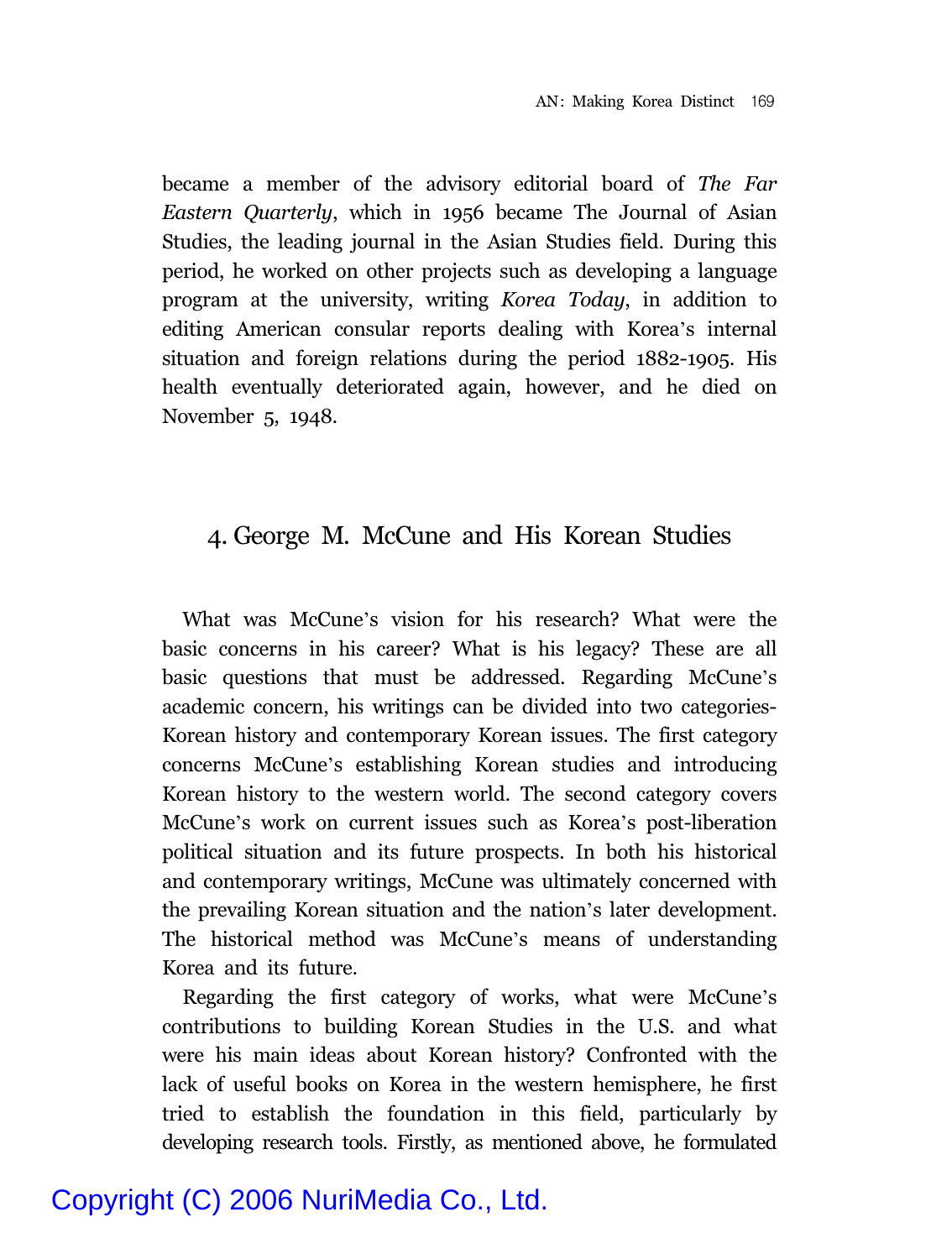the McCune-Reischauer Romanization system during his graduate years. Secondly, he introduced basic Korean historical sources, in particular the *Yi* (*Chosŏn*) dynasty annals, in his article.<sup>40</sup> The *Yi dynasty annals* are chronicles recording the history of each King of the Choson dynasty, and are very useful for understanding Korea's traditional society before the Japanese annexation in 1910. This large collection was published around 1933 to be distributed to select institutions in Korea and Japan.**<sup>41</sup>** The third basic research tool provided by McCune, mentioned earlier in the above survey of his life, was his compilation of document on Korean-American relations, which laid the foundation for understanding the period when Korea and the U.S. first established ties.**<sup>42</sup>** As such, McCune was the first American to introduce key research tools to the academic world of the West.

It is clear that Korean history was an arena that attracted McCune as a scholar when one observes his position as a historian at Berkeley. As for his historical work, his dissertation is the sole remaining source of significance for ascertaining his academic interests and methods, because McCune was very busy working in government after his graduation and died before the completion of

<sup>40.</sup> George M. McCune, "The Yi Dynasty annals of Korea." *Transactions of the Korea Branch of the Royal Asiatic Society*, 29 (1939), pp. 58-82.

<sup>41.</sup> In the preface of his dissertation, he said that his academic advisor, "R. J. Kerner called my attention to this large body of source material when I first came to the University of California in 1935. He encouraged me in my studies to the end that I eventually had the opportunity of working in the collection myself." See his dissertation, "Korean Relations with China and Japan, 1800-1864," Unpublished Ph.D. dissertation in History, Graduate Division, University of California (1941), p. ii. I found his dissertation in the International Studies library at Yonsei University. The dissertation is among Dr. Kim Keyhiuk's collections. Professor Kerner published a book, *Northeast Asia: a Selected Bibliography* 2 Vols. (CA: Berkeley, 1940), so it is possible for him to know the importance of this collection.

<sup>42.</sup> George M. McCune with John A. Harrison, *Supra*. He copied Korean sources such as *Haehaeng Ch'ongjae*, the document of Korean envoys to Japan for his research. His dissertation, *Ibid*., p. 141. The Institute of the Korean Studies at University of Hawaii at Manoa has McCune collection. I appreciate Prof. Edward Schultz for letting me know this.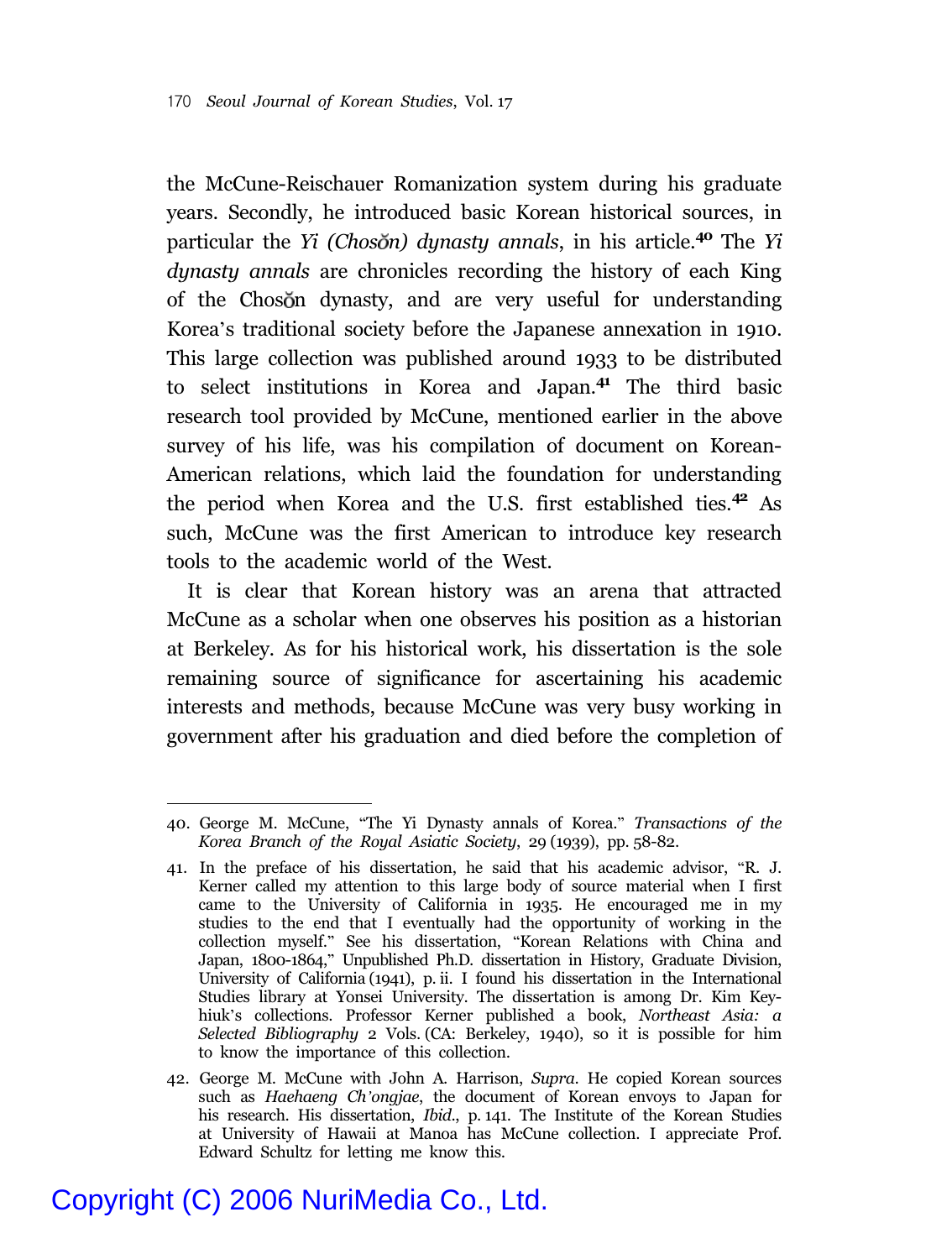his *A Short History of Korea*. The title of his dissertation was "Korean relations with China and Japan, 1800-1864."**<sup>43</sup>** After he became interested in the *Yi Dynasty Annals* through the introduction of Professor Robert J. Kerner, McCune had intended to specialize in the international relations of Korea between the years 1870 and 1904. Yet he found that this project was not feasible as the *Yi Dynasty Annals* did not extend beyond 1864 and the period included many controversies surrounding the nature of the Japanese and Korean relationship. More importantly, McCune thought it necessary to first acquire knowledge of the years before 1864 before proceeding to the study of the later period.**<sup>44</sup>**

To write his dissertation, McCune relied heavily on Korean sources such as the *Yi Dynasty Annals*, *T'ongmun'gwanji* (*Records of the Office of Interpreters*), *Tongmun Hwigo* (*Documents of Foreign Relations*), *Kukjo Pogam* (*National Precious History of Korea*), *Munh n Pigo* (*Official Encyclopedia*), *Ta-Ch'ing Hui-tien*, and *Ch sen shi* (*Korean History* 5 vols.) etc. The dissertation is composed of two parts. One part addresses Korea's relations with China and the other part covers Korea's relations with Japan.

Through detailed descriptions on diplomatic procedures and rituals,**<sup>45</sup>** he tried to show "the smooth functioning of traditional relations with China and Japan."**<sup>46</sup>** The relations with Ch'ing China could be defined in terms of *Sadae* or "serve the great," a form of relationship that was "a spiritual or cultural union rather than a political one." The empire, according to McCune, never

<sup>43.</sup> A part of it is shown as "The Exchange of Envoys between Korea and Japan during the Tokugawa period" at *The Far Eastern Quarterly*, Vol. 5, Issue 3 (May 1946) and "The Japanese Trading Post at Pusan" in the *Korean Review* in 1948.

<sup>44.</sup> His dissertation, *Supra*, pp. ii-iii.

<sup>45.</sup> He wrote in detailed fashion on the government organizations dealing with foreign relation, the types of envoys, the functions of envoys, travel itinerary, the number of envoy exchanges, and even the minute gift items between Korean and other courts and its prices etc.

<sup>46.</sup> George M. McCune's dissertation, *Supra*, p. 2.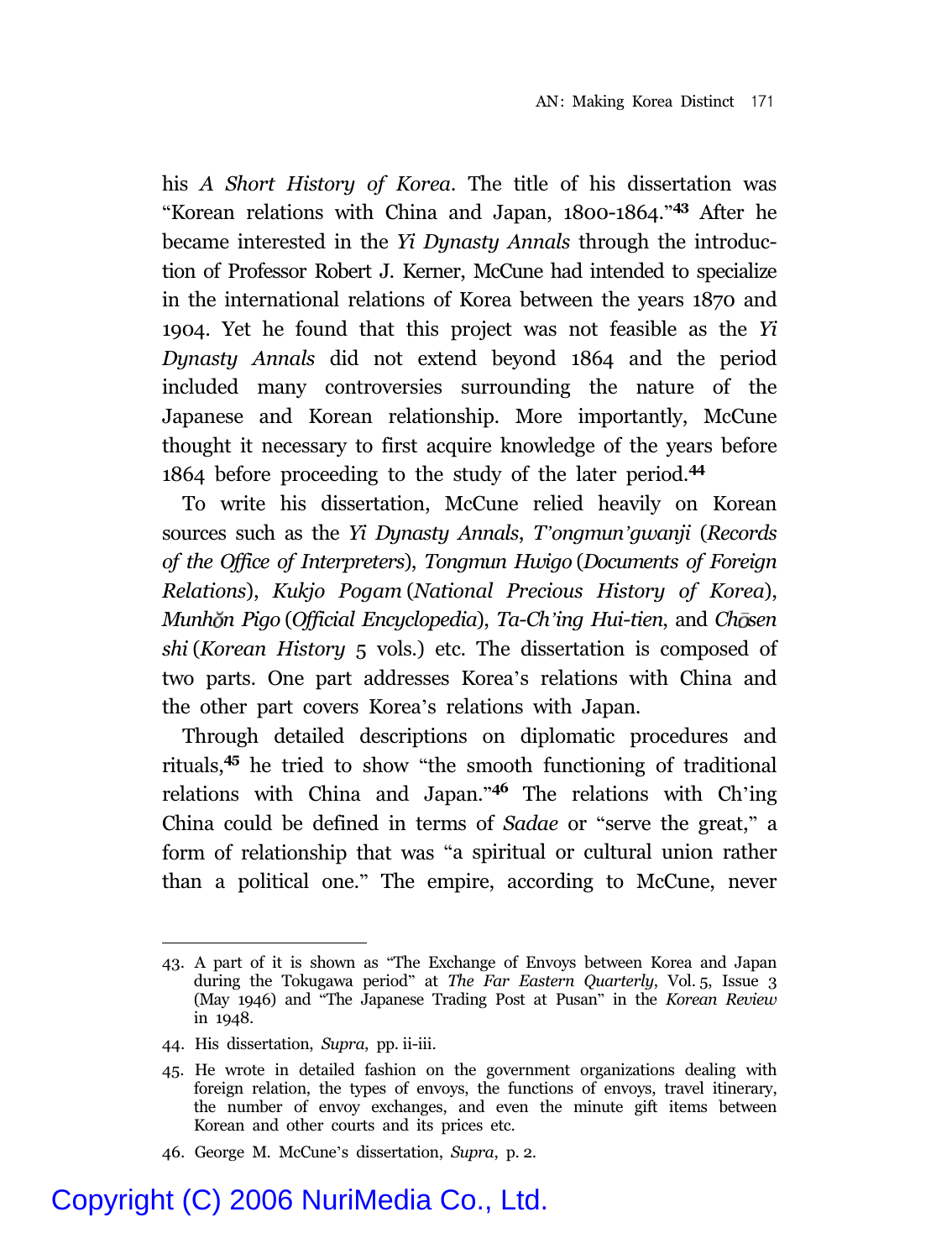interfered with Korean domestic politics and its relations with Japan and, therefore, "it was not until western nations brought pressure to bear upon Korea that the tributary state referred matters of international relations to the attention of the Imperial court." **<sup>47</sup>** The apparent contradiction, according to McCune, could be explained by the thorough study of actual relations between the two countries. He estimated that trade between the two countries was not inconsiderable and "there existed a valuable exchange of commodities between the two states, beneficial to both sides."**<sup>48</sup>** Korea was "much less isolated than she fondly supposed."**<sup>49</sup>**

He dealt with the relationship between Korea and Japan in the second part of his dissertation. This section similarly meticulously described the characteristics of envoys, the number of envoy dispatches, and gifts etc. The relations between two countries were traditionally termed the *Kyorin*, or "neighborly relations." The relations, according to McCune, were very different because Japanese envoys were often scorned in Korean documents, "the methods of dealing were frequently changed," and regular envoys came from Tsushima, not from the Japanese central government. A Japanese representative had his frontier in the southern tip of Korea, "so that the relations between Korea and Japan were actually closer and certainly more familiar than with China."**<sup>50</sup>** In this respect, the purpose of McCune's study was "to describe the practices and methods by which the two tenets were applied and to discuss the events of especial significance which occurred in carrying them out between the years 1800 and 1864." **51**

In speaking of the general Korean relationship vis-àvis China and Japan, McCune explained that "the Korean government used

<sup>47.</sup> *Ibid*., p. 10.

<sup>48.</sup> *Ibid*., p. 123.

<sup>49.</sup> *Ibid*., p. 94.

<sup>50.</sup> *Ibid*., pp. 136-138.

<sup>51.</sup> George M. McCune's dissertation, *Supra*, pp. 231-232.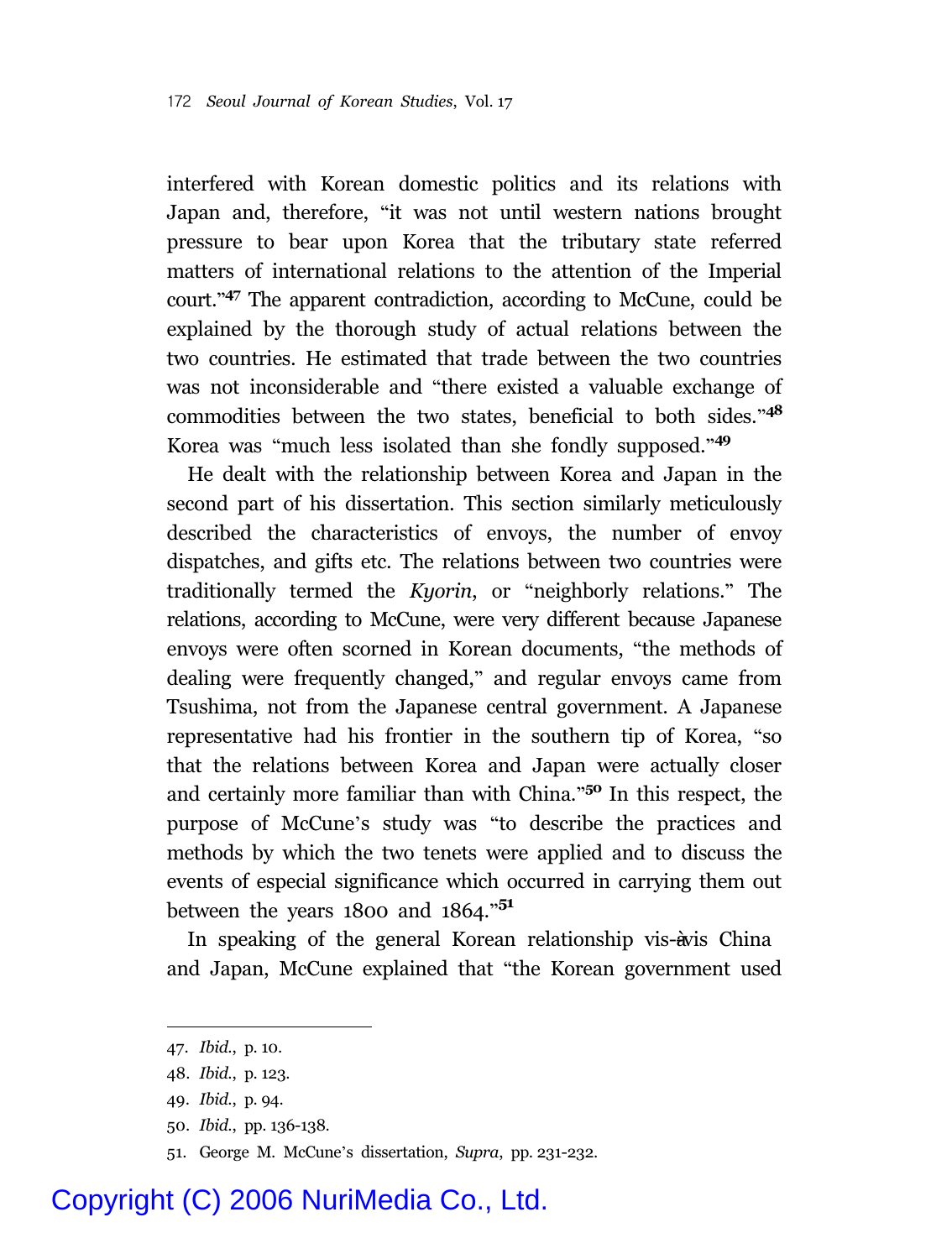the tributary relationship as honored by the annual despatch [*sic*] of an envoy to Peking as a *sine qua non* for engaging in profitable trade. Thus, also, did the Japanese, particularly those of Tsushima, exchange proper ceremonial envoys with Korea in order to profit by trade with that country." **<sup>52</sup>** He raised awareness of the importance of trade as well as ceremony in Korean traditional foreign relations, and argued that "relations between Korea and China were largely a matter of ceremonial or political consideration, whereas those between Korea and Japan were predominantly commercial or economic character." **<sup>53</sup>** His views on envoys exchanges between Japan and Korea during the Tokugawa period challenged the then popular notion that "Japan was completely secluded or that Korea was entirely a hermit." Another implication of McCune's research was to show the unique situation in East Asia arising from "the incompatibility between Eastern and Western concepts of international law at that time, an incompatibility which was particularly noticeable in the tributary relationship between Korea and China."**<sup>54</sup>**

His main contribution to his field was to use Korean sources to understand Northeast Asian economic and diplomatic relations. There have been many works studying European embassies to Peking, and so it was "refreshing to learn more about the Korean embassies and to see Peking, so to speak, through Korean eyes."**<sup>55</sup>** Perhaps McCune's greatest contribution, however, was to reveal that Korea was not traditionally an appendage of China and Japan. In this sense, he tried to rectify the general errors in western scholarship pertaining to Japan-Korea relations. He heavily criticized the argument that Korea sent envoys to Japan regularly from the ancient time to around 1832. According to McCune, no records

<sup>52.</sup> George M. McCune, *Supra* in *The Far Eastern Quarterly*, p. 309.

<sup>53.</sup> George M. McCune's dissertation, *Supra*, p. 138.

<sup>54.</sup> George M. McCune, *Supra* in *The Far Eastern Quarterly*, p. 325.

<sup>55.</sup> Memorial article for McCune by C. Martin Wilbur, *Supra*, p. 189. McCune agreed to this point saying that "the value of this study lies chiefly in its use of Korean source material" in his dissertation, p. 230.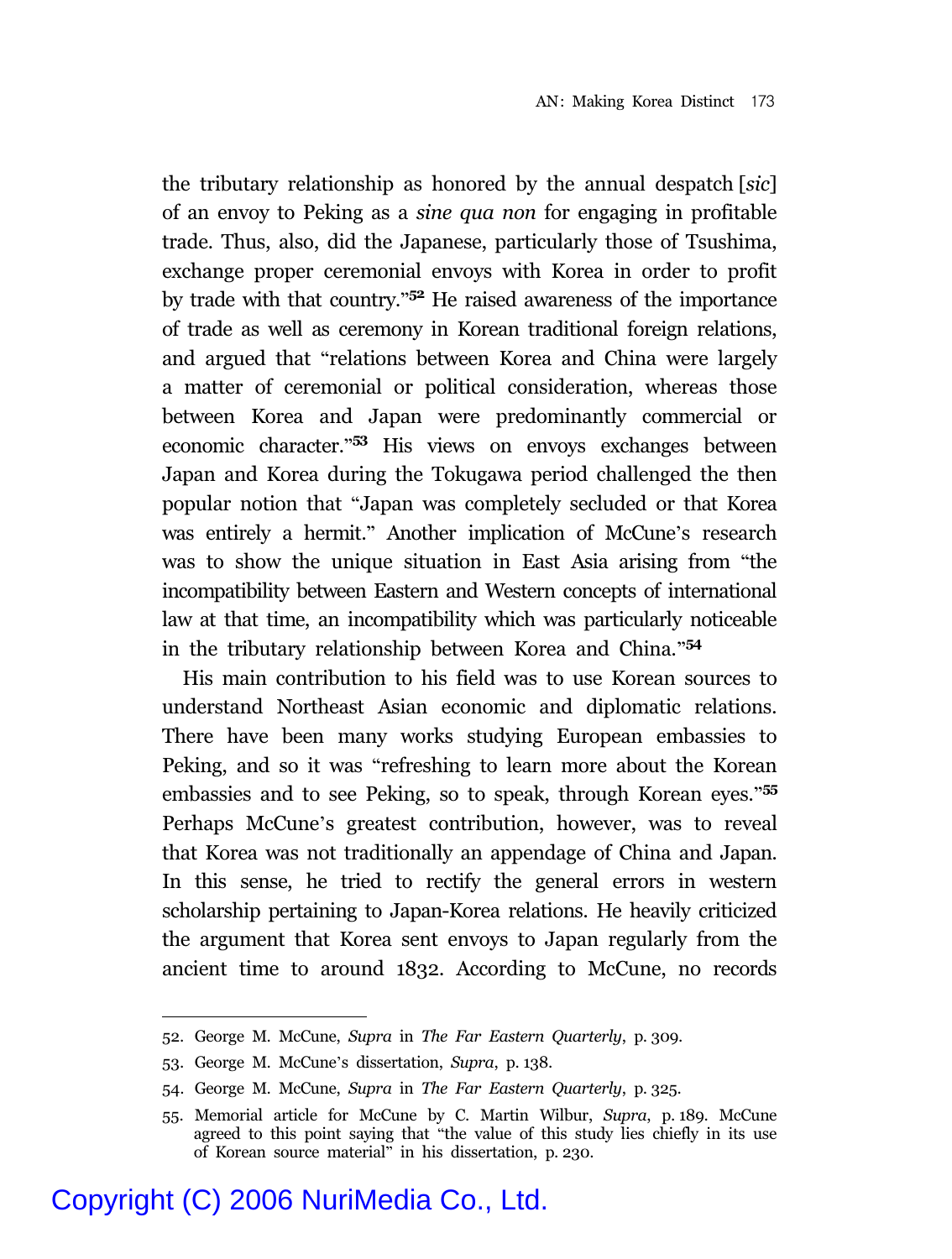supported this conclusion. He indicated that Tyler Dennett, Stanley K. Hornbeck, Arthur J. Brown all agreed that Korean had sent envoys to Japan. Ultimately, McCune laid the blame for this mistaken notion upon William E. Griffis.**<sup>56</sup>** This error, as McCune and Prof. Yi Tae-jin also argued, gained wide popularity in academic circle due to William E. Griffis, who wrongly dated Japanese subjugation of Korea to ancient times.**<sup>57</sup>**

In addition to his work on history, McCune's research on contemporary Korean political issues deserves recognition.**<sup>58</sup>** To understand the post-liberation situation, he continued to employ a historical approach.**<sup>59</sup>** Starting with pre-modern Korean history, he

- 57. He wrote that "instances are indeed given in Japanese history where the conquerors not only remitted the tribute but even sent ship loads of rice and barley to the starving Coreans. When. However, for reasos not deemed sufficient, or out of sheer distance, their vassals refused to discharge their duties, they again felt the iron hand of Japan in war. During the reign of Yuriaki, the twenty-second Mikado (A.D. 457-477), the three states failed to pay tribute. A Japanese army landed in Corea, and conquering Hiaksai, compelled her to return to her duty." William Elliot Griffis. *Corea: the Hermit Nation* (New York: AMS Press, 1971) (ninth edition, revised and enlarged), p. 58. He also indicated Korean subservience to Japan in later history. See his book, p. 159, 372. Cited at McCune's dissertation. *Supra*, p. 252. Griffis' book astonishingly includes few footnotes.
- 58. After he finished his Ph.D. dissertation, he worked for the U.S. government and wrote many articles about the colonial period and post-liberation prospect. His understanding of the contemporary issues was well organized in his book, *Korea Today*. My analysis is based on this book.
- 59. The contents table is organized following chronology: Introduction, 1. The Historical Background, 2. Korea as a Japanese Colony. 3. Korea in 1945, 4. Korea

<sup>56.</sup> George M. McCune, his dissertation. *Supra*, pp. 252-253. Especially see footnote 22 in p. 253. Tyler Dennet was a scholar who found the Katsura-Taft memorandum. He is an author of *Americans in Eastern Asia* (New York: the Mcmillan Company, 1922). Stanley K. Hornbeck worked for the State Department as an Assistant Secretary of the Far Eastern Division during the World War II and authored *Contemporary Politics in the Far East* (New York: D. Appleton and Company, 1921). Arthur J. Brown wrote his book, *The Mastery of the Far East* (New York: Charles Scribner's Sons, 1919). He was a Secretary of the Board of Foreign Missions of the Presbyterian Church in the U.S.A. and two times visited Korea. Griffis was a famous Asia hand at this time, and wrote his widely known book, *Corea: the Hermit Nation* (London, 1882 and revised until ninth edition by AMS Press in New York in 1911). As for the critical review and its influence of this book, see Tae-jin Yi, "Was Korea a 'Hermit Nation'?" in *Korea Journal*, Vol. 38, No. 4 (Seoul: Korean National Commission for UNESCO, 1998, 12).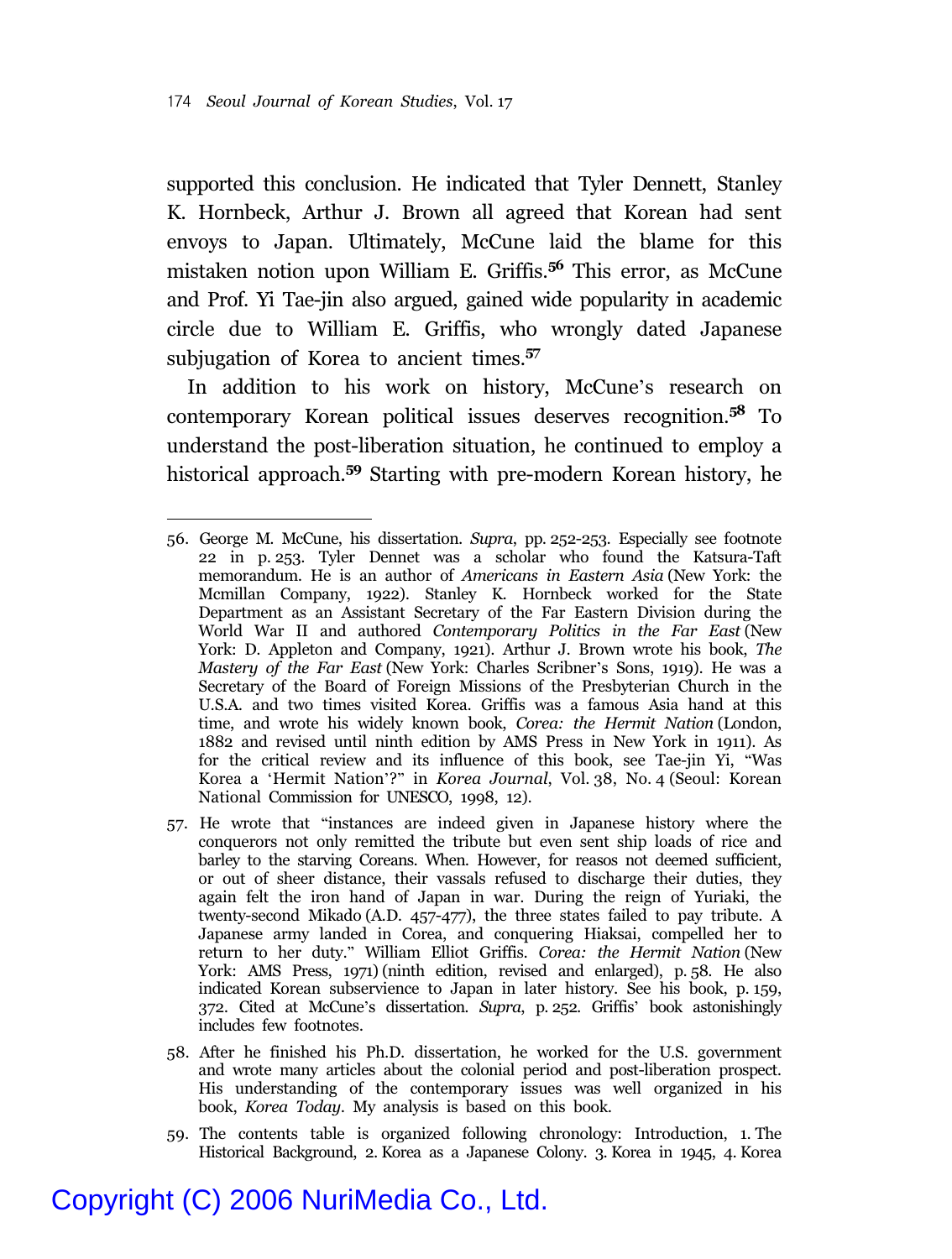asserted that "the homogeneity of the Korean people is a significant factor in an evaluation of Korean political problems. Whatever disunity and diversity appear on the Korean political stage are not products of fundamental differences in race or culture within the Korean community, but are consequences of less substantial causes"**<sup>60</sup>** Factionalism has long been a factor of Korean politics and was very serious in late Choson society. In relation to factionalism, it is very interesting to see that McCune understood the prevailing north-south division as dating back to the Nam-in (Men of the South) and Puk-in (Men of the North) struggle during the Choson dynasty.<sup>61</sup> He might have known the difference among the elites from the *S buk* (Northwest) and *Kiho* (Seoul and neighboring regions). Consequently, to cope with this difficulty, McCune sought to reevaluate Korean social leadership. As McCune put it, leaders were not among the people "because of despotic rule, and the people, therefore, took no part in a government which was conducted by a bureaucratic that was reactionary and factional. Only in the small villages and within the social circle of the family could the people exercise democratic privileges."**<sup>62</sup>**

Ultimately, he thought that three factors were very critical during the transition from traditional to modern times: the strong historical and cultural ties which bound the Korean people together, Koreans' extreme conservatism and factionalism, and Korea's ancient ties to China. In McCune's view, the three features of nationalism, conservatism, dependence "persisted throughout

62. *Ibid*., p. 15.

in International Affairs since 1945, 5. The American Interim Regime. 6. American Economic Policies, 7. Agriculture in South Korea, 8. Industry and Labor in South Korea, 9. The Soviet Political Regime, 10. Economic policy in the soviet Zone, 11. Agriculture, Labor, and Industry in the Soviet Zone, 12. Divided Korea, 13. The Future of a Divided Korea and Appendices.

<sup>60.</sup> His *Korea Today*, p. 14. He did not pay close attention to pre-modern history *per se*.

<sup>61.</sup> *Ibid*., p. 14.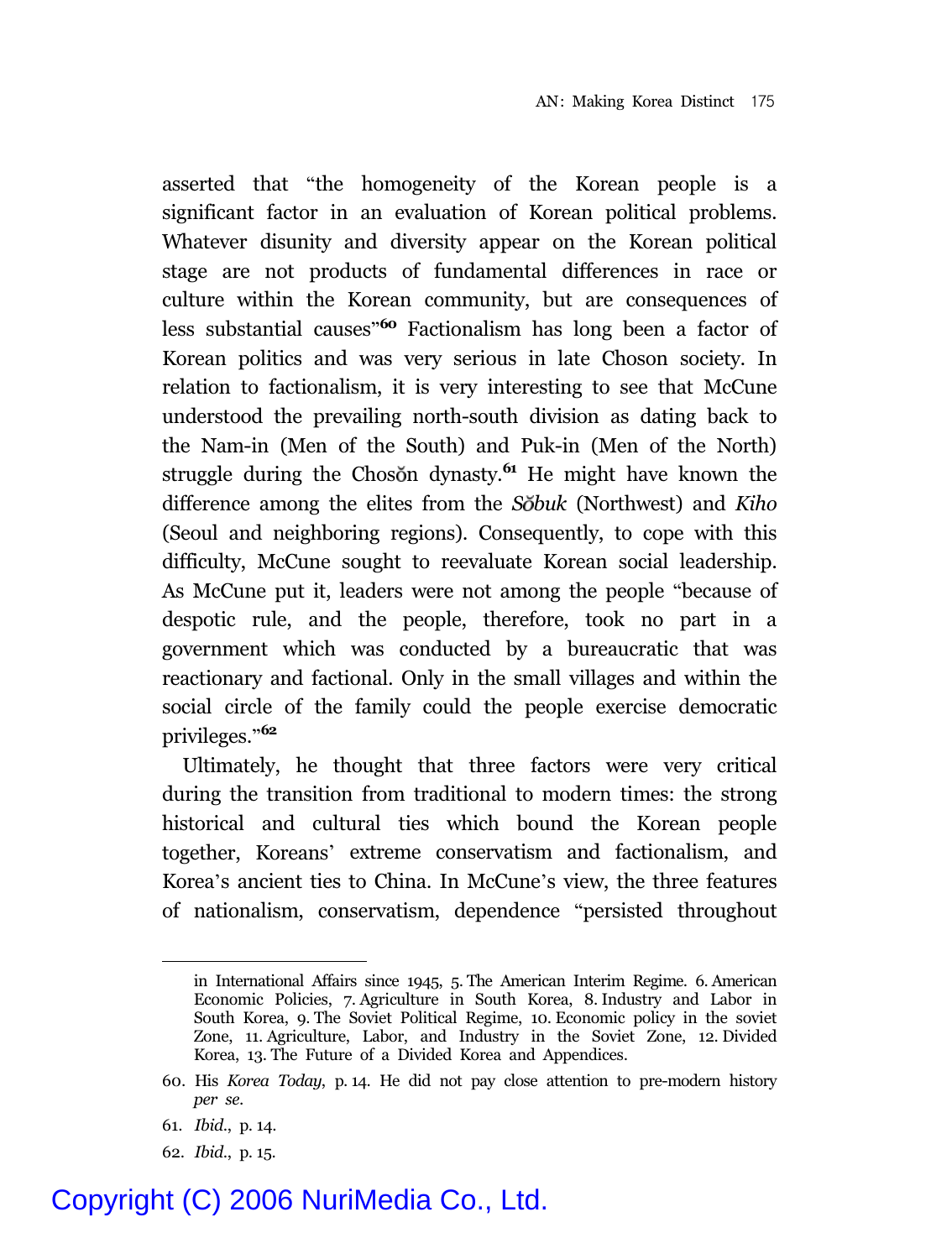the Japanese era to re-emerge with the removal of Japanese power."**<sup>63</sup>**

Before moving on to a discussion of Korea's colonial period that began with Japan expelling other rival powers from the Korean peninsula, McCune reminded readers of the fact that before the Annexation "for a time American capital played an important role. The first modern mines, the first electric lighting, the first modern office building, the first gas plant, the first street railroad, were all Americans. And the first railroad in the country, the line from Inchon to the capital, was commenced under concessions to Americans."**<sup>64</sup>** Here, McCune again seems to criticize the U.S. for neglecting to help Korea when Japan exerted power over Korea.

Regarding McCune's basic understanding of Korea's colonial period, we can see this in his first article, "Korea: a study in Japanese imperialism," published in 1940. This article was assessed as "a balanced, though clearly pro-Korean attempt to assess the effects of Japanese imperialism on the lives of the Korean people and their economy."**<sup>65</sup>** This attitude is similar to Dr. Gradanzev's sympathy with the Korean people in *Modern Korea*. Like Dr. Gradanzev, McCune also discussed the problem of colonial oppression, economic exploitation and Korean alienation. To him, leadership was very important issue. As for the colonial period, McCune predicted that owing to "the efficient but still despotic administration of the Japanese," leadership would "be slow in developing from the common people." The only democratic experiences that Korean people underwent had been in "small village governments and in Christian institutions."**<sup>66</sup>** McCune believed the difference between traditional and colonial leadership training was notable. This democracy-oriented approach was very

<sup>63.</sup> *Ibid*., p. 16.

<sup>64.</sup> *Ibid.*, p. 20.

<sup>65.</sup> Memorial article for McCune by C. Martin Wilbur, *Ibid*., p. 190.

<sup>66.</sup> His *Korea Today*, p. 6.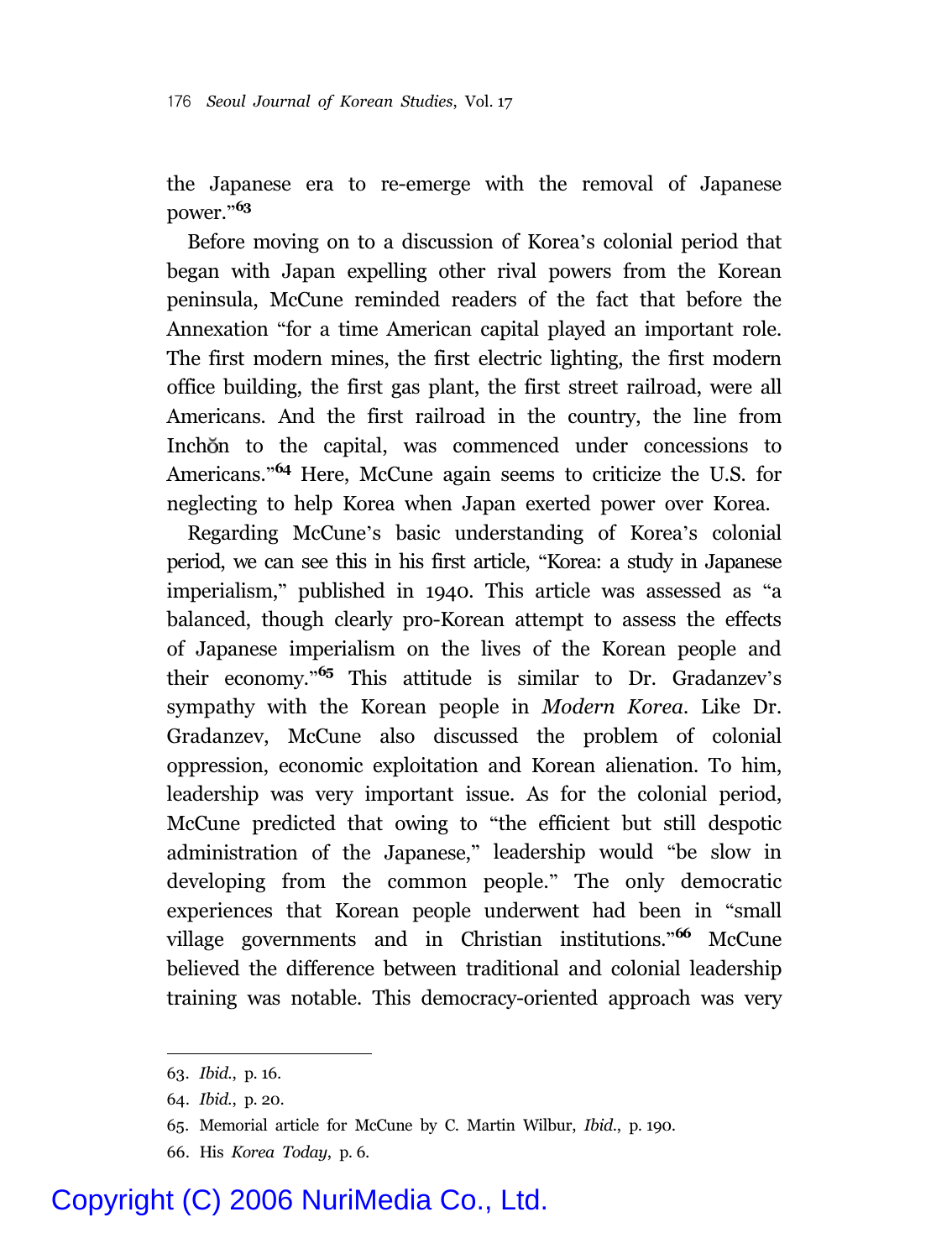typical among missionary circles and Christians.**<sup>67</sup>**

Regarding Korea's colonial period, he examined in detail the functions and characteristics of the Japanese colonial administration, especially the Chosen Government-General. His evaluation evokes who George M. McCune was and where he came from: a son of American missionary who came to Northwest Korea. Generally, he criticized the colonial government not only because "the Korean population was not protected by the writ of habeas corpus or other safeguards against arbitrary action" by the police, but because Koreans had to experience "a thirty-five-year intermission in political responsibility and administrative experience at a time when the Korean people needed education, training and practice in modern techniques of democratic government if they were ever to become self-governing in a modern world."**<sup>68</sup>** Under colonial rule, Korean intellectuals divided themselves into moderates and radical communists. It was therefore evident to McCune that even though the Japanese did not eradicate Korean nationalism, "it did succeed in suppressing Korean leadership and in weakening the latent capacities of the Koreans for assuming responsibility in governing their country."**<sup>69</sup>** Despite Japanese repression in Korea, the Korean people had made progress in the fields of literacy and education, prerequisites in McCune's view for building a sound democracy. As for the economic dimension, his position resembled Grajdanzev's analysis that Korean was systematically exploited to the benefit of the Japanese empire. In summary, development under the colonial period "hardly constituted a Korean economy." To McCune, the serious problem for the post-liberation period was

<sup>67.</sup> I have a hypothesis that many people from Pyeng-an province abhorred the totalitarian regime such as North communist regime and South military dictatorship because of U.S.-influenced democracy perception promoted by Christianity. Pyeng-an Province was strongly influenced by Christianity. This is topic for future research.

<sup>68.</sup> George M. McCune, *Supra*, p. 26.

<sup>69.</sup> *Ibid*., p. 28.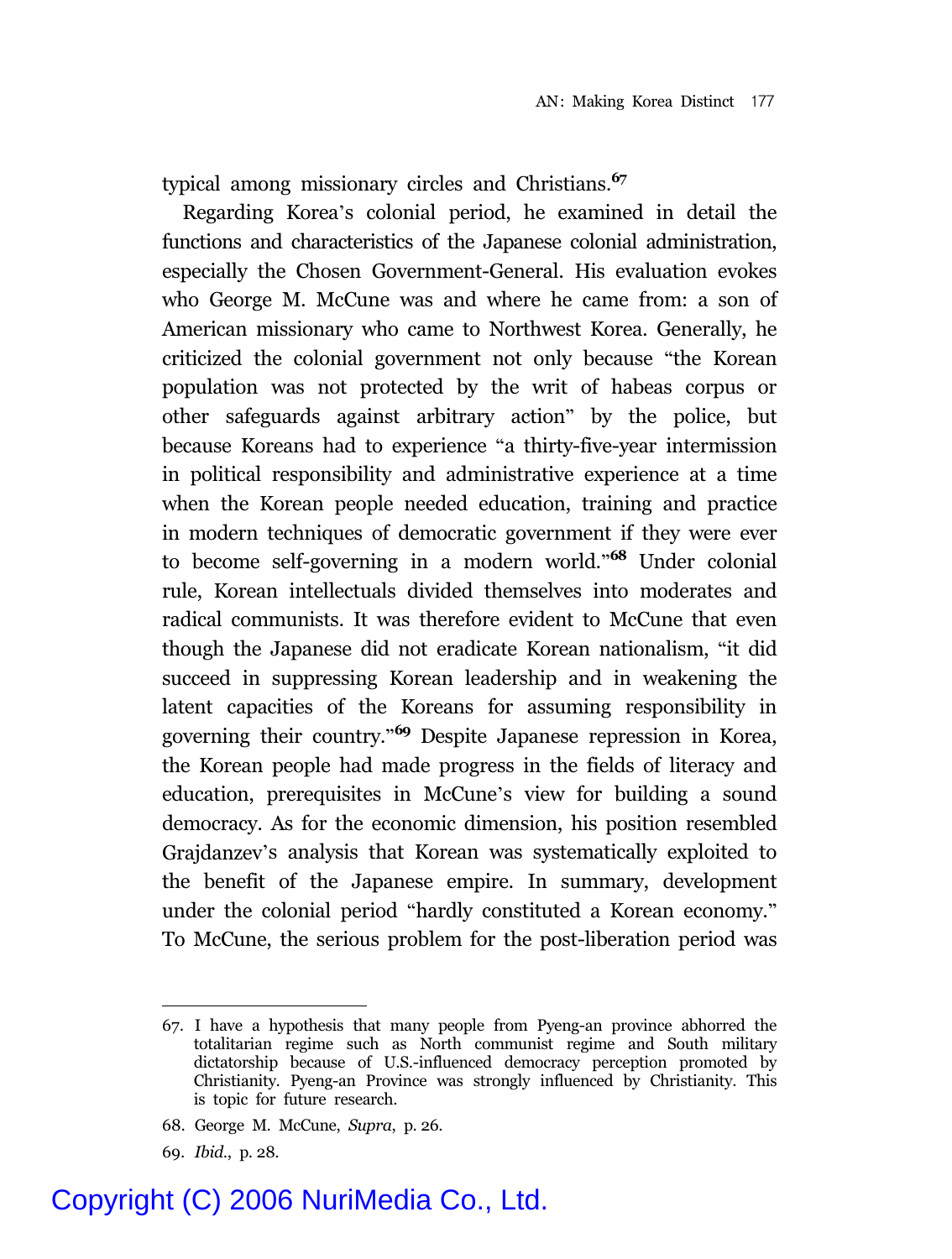the distortion of agriculture, especially the problematically high proportion of tenancy. Nevertheless, the future prospect for economic development based on the Japanese legacy and a united Korea appeared promising.**<sup>70</sup>**

The post-colonial period was McCune's main concern. Because *Korea Today* contains rich sources and fresh interpretations for the post-1945 period, it is worth discussing McCune's basic tenets and his vision for Korea's future from the perspective of late 1940s.**<sup>71</sup>** Regarding North and South Korea, he did not mechanically accept the idea that the North was an industrial region and the South is an agricultural one because some aspects of industry and agriculture were still well developed in each area. But the unshakable conclusion from his calculations is that "North and South Korea complemented one another and were each highly dependent upon the other for the satisfactory operation of their mutual economics." The diversified development across the peninsular made the unity of the country extremely important not only for Korean industry and agriculture, but also to "the ultimate attainment of a normal living standard for the Korean people."**<sup>72</sup>** McCune found it easier to concentrate on the adverse economic effects as opposed to the political and social effects prompted by Japanese colonial rule. But one thing was quite clear to him; "the implantation of hostile ideologies in each half of the country would bring about conflict."**<sup>73</sup>**

Regarding McCune's position on the South Korea, his assessment dates back to December 1945 when rightist party leaders formed the Anti-Trusteeship Committee. The conference

<sup>70.</sup> *Ibid*., pp. 22-37, pp. 52-60.

<sup>71.</sup> The whole information and argument about the political and economic situation in and after 1945 is beyond this paper, so it would be natural to survey it in another paper.

<sup>72.</sup> We can see this point in his article, "Essential Unity of Korean Economy," *Korea Economic Digest*, January 1946, pp. 3-8. Cited at *Korea Today*, pp. 56- 57.

<sup>73.</sup> *Korea Today*, p. 57.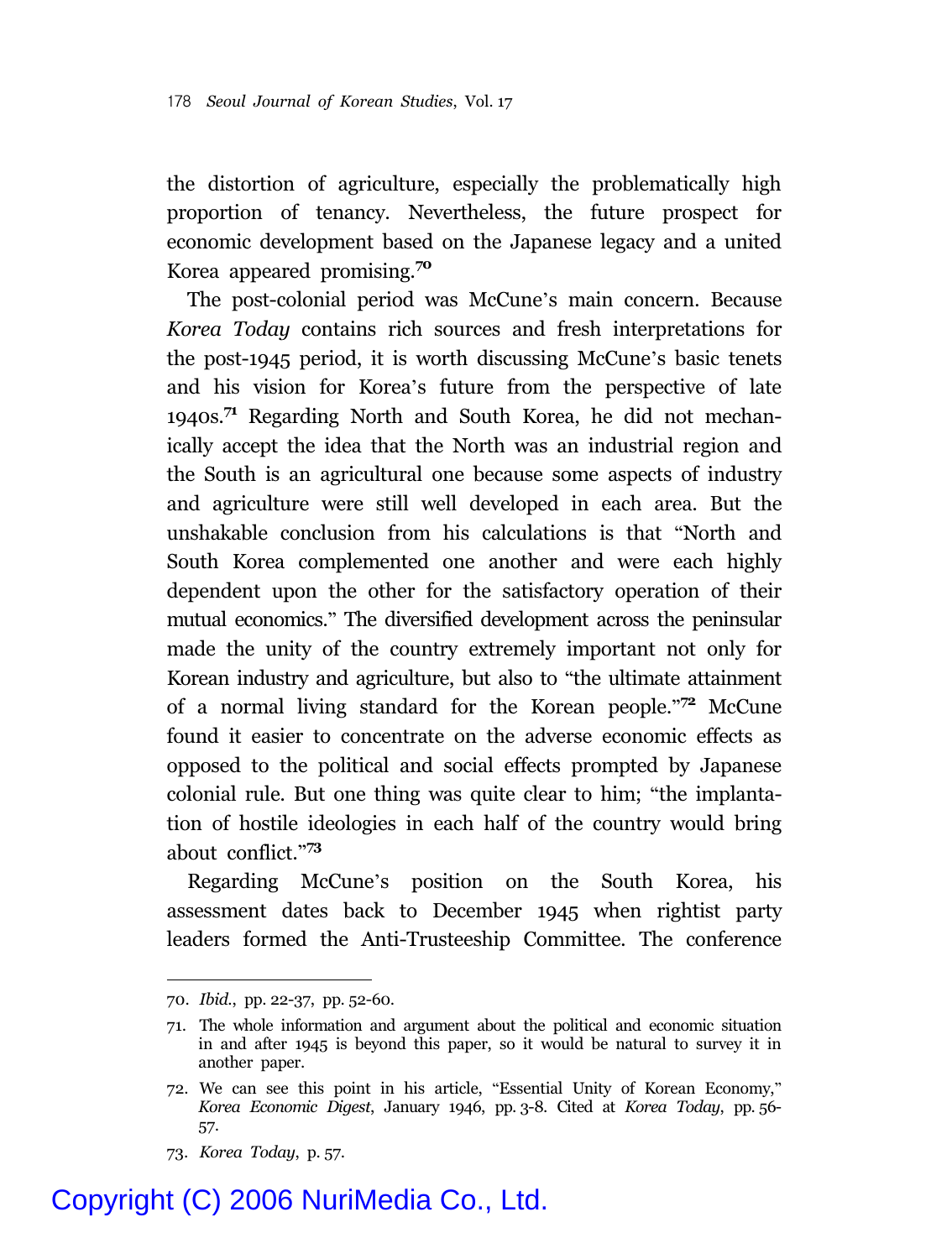for international trusteeship in Moscow in late 1945 reflected the wartime cooperation between the U.S. and the Soviet Union. Even though the U.S. repudiated the rightists several times, it ultimately failed. McCune summed up the reasons for this failure as follows:

The Anti-Trusteeship Committee was an embarrassment to the American delegation, which was caught in a dilemma. If the rightists were repudiated because of their bad faith, the American delegation would have eliminated the largest group of anti-Communists in South Korea. On the other hand, if the Americans supported the Korean reactionaries, it was almost inevitable that the Joint Commission would collapse.**<sup>74</sup>**

On this point and with other policies, the American Interim Regime fumbled with many paradoxes because in order to block communist influences, the U.S. supported "anti-democratic Korean reactionaries who had been associated with Japanese colonial oppression."**<sup>75</sup>** Even though the U.S. later liquidated Japanese interests such as land once owned by Japanese colonialists, it still blocked land distribution and other reformist policies.**<sup>76</sup>** McCune found the American education policy laudable, however, because the occupation authorities maintained modern schools in Korea, which had been established earlier by American missionaries who "championed the principle of mass education, and gave many promising students the opportunity to study abroad."**<sup>77</sup>** As for the South Korean government after 1948, McCune maintained that while the American occupation was generally "accountable for the course of political developments in the south, the regime which came to power was not notably amenable to American ideals."**<sup>78</sup>** In

<sup>74.</sup> *Ibid*., p. 66.

<sup>75.</sup> *Ibid.*, p. 85.

<sup>76.</sup> It is astonishing that the prices in 1946 averaged ninety times those of 1937 for certain goods. *Ibid*., pp. 104-107. Whether this is related to American military policy is arguable, but it is certain that people experienced hard times.

<sup>77.</sup> *Ibid.*, p. 94.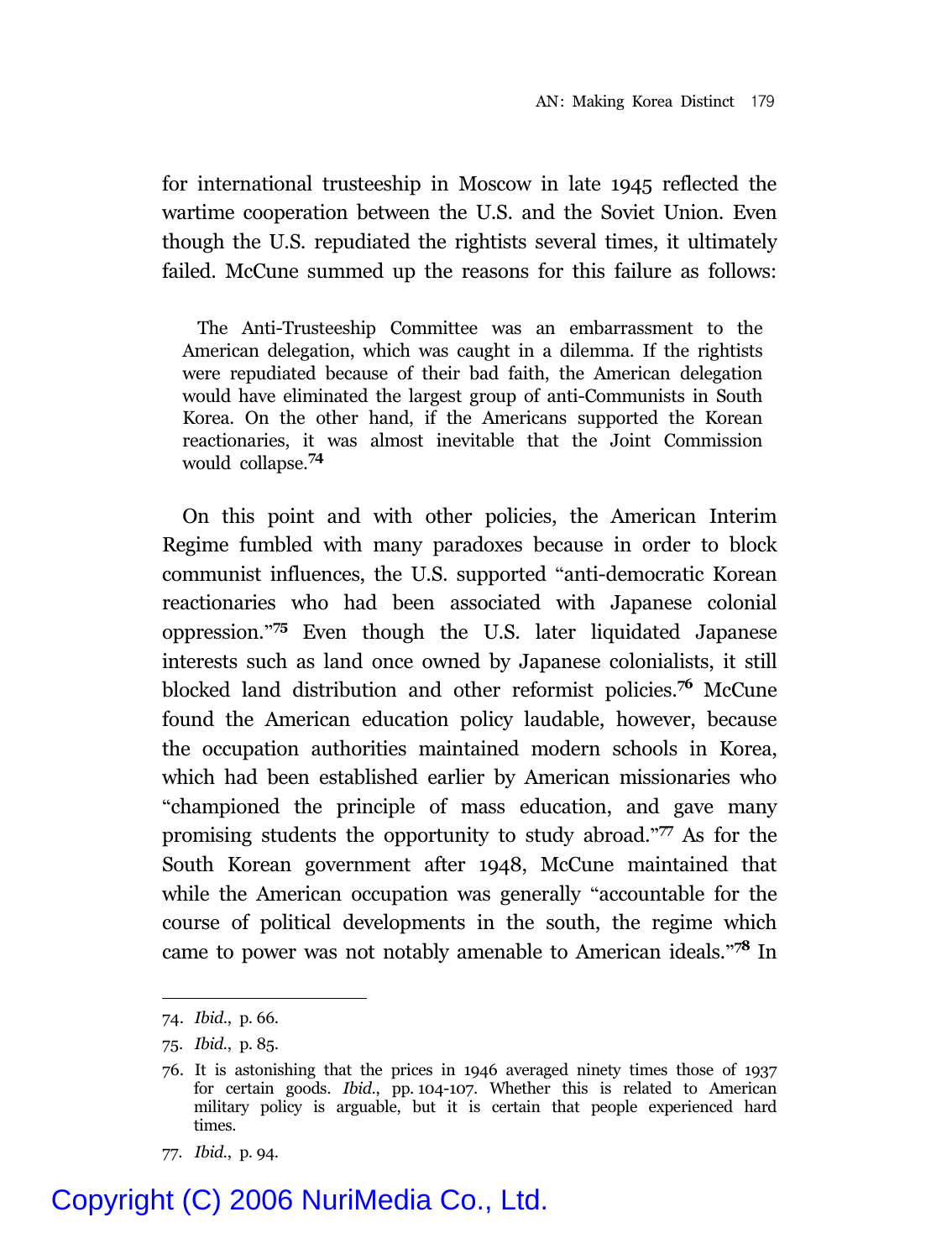the eyes of Korea experts such as Dr. Philip C. Jessup, the United States Ambassador-at-Large who visited Korea in early January 1950, South Korea's recalcitrance was particularly notable in the severe restraints imposed upon civil rights.**<sup>79</sup>**

McCune argued that North Korea achieved more popular reforms such as agrarian reform, general suffrage, thee law on the eight-hour working day and equal rights of women etc., while "the regime set up by the Russians gave the impression, whether erroneous or not, that Korean leaders possessed more than nominal authority in the government of North Korea."**<sup>80</sup>** But he pointed to the censorship of news as a sign that the apparent ease in governing North Korea was more apparent than real. McCune wrote: "It was quite obvious even from the Russian reports themselves that freedom of expression and freedom of political activity were denied to the Korean people. It could also be assumed that a certain degree of terrorism was practiced to keep the opposition in line."**<sup>81</sup>**

He thought that the northern part of the Korean peninsula followed the Soviet prototype in the early stages of occupation because the Soviet Union was well acquainted with the Korean situation since at the end of 19th century. Basically, to McCune, North Korea was a typical Soviet regime even though there were many achievements by "a body of highly-disciplined Korean Communists."**<sup>82</sup>** Because of Japanese domination, McCune felt the Soviet system was well suited for the Korean situation. So the mass of the Korean people leaned toward the Russian regime "especially when it was accompanied by many of the revolutionary benefits of a socialist society." In contrast, in South Korea, the

- 81. *Ibid.*, p. 180.
- 82. *Ibid*., pp. 5-6, 268, and *passim*.

<sup>78.</sup> *Ibid.*, pp. 268-269.

<sup>79.</sup> *Ibid*., pp. 256-257.

<sup>80.</sup> *Ibid.*, p. 173.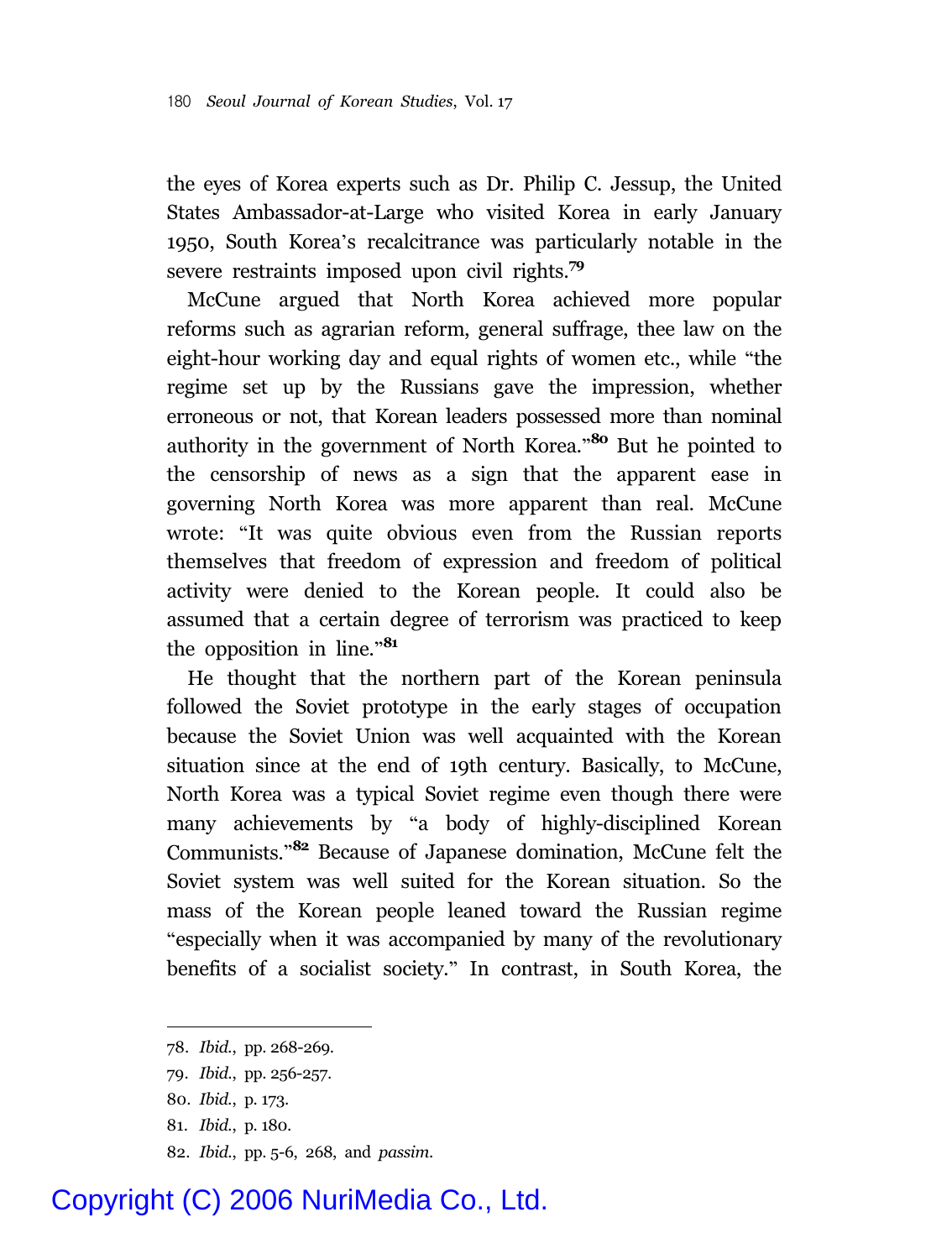democratic principles were not much appreciated because of the lack of social reform and the irregular application of democracy.**<sup>83</sup>** It does not seem that McCune did not support the perspective of only one side in evaluating Korean situations. He even criticized North Korea by stating that "in evaluating the North Korean regime this accomplishment must be discounted against the lack of true political freedom and democratic self-expression inherent in the essentially one-party bureaucratic system of government that has been established."**<sup>84</sup>**

His approach differed somewhat from that of both North and South Korean scholars who tended to justify each respective regime during the Cold War era. McCune sensed that future developments in Korea and in international relations would depend not only on the relations between the U.S. and the U.S.S.R., but also on the two Koreas. He expected the United Nations Commission on Korea to exert its good offices for the mediation of the two Koreas and additionally expected Soviet policy toward the U.N. commission to change greatly. He eagerly anticipated a democratic and unified Korea. His dream of Korean unification will not die because "both for reasons of patriotism and because their personal welfare critically depends upon it, Koreans will never cease to hope for their country's unity, although the present prospect is of prolonged and deepening antagonism."**<sup>85</sup>**

<sup>83.</sup> *Ibid.*, p. 181.

<sup>84.</sup> *Ibid.*, p. 268.

<sup>85.</sup> *Ibid*., pp. 271-272.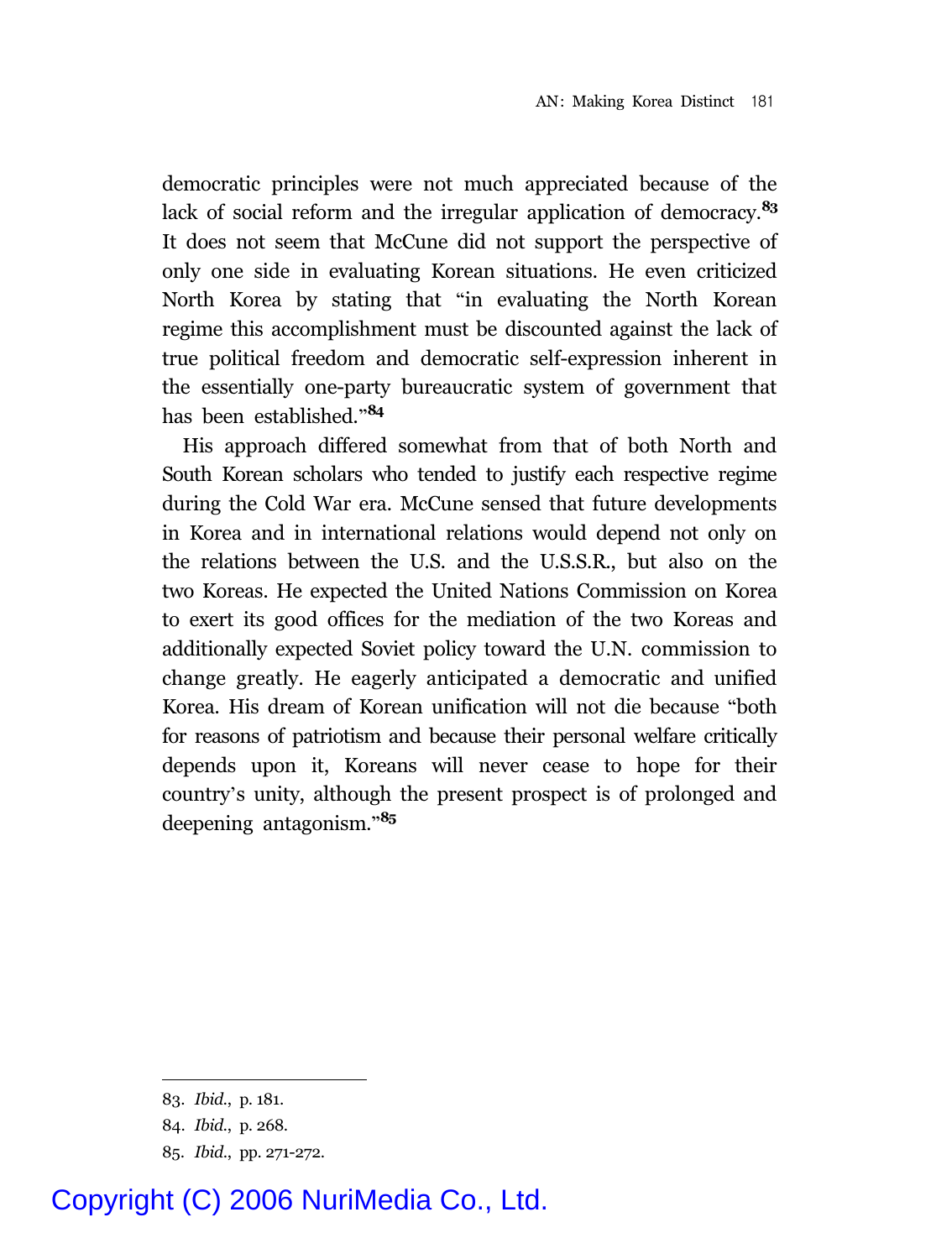#### 5. Conclusion

Korean-American relationship initiated the modern era in the 1871 skirmish around the Kanghwa Island. After the 1882 Korean-American Treaty was concluded, the Korean people saw the United States as a big brother believing that the "good offices" clause would curb the aggressive policy of Korea's neighbors toward Korea and ultimately guarantee Korean independence. During the late 19th and the early 20th century, however, knowledge about Korea remained scarce in the academic world of the U.S., though the Korean region was familiar to many missionaries. Therefore, there was little popular understanding of Korea in the West from that period to the 1940s.**<sup>86</sup>** Although there were several universities and institutions dealing with area studies in the U.S. during the first half of 20<sup>th</sup> century, missionaries were the sole conspicuous presence in Korean studies. These missionaries and their descendants conducted research on their region during the Pacific War. George M. McCune shows how deep a connection these missionary works had with modern Korean history. McCune's Korean studies shared the same passion with E.H. Norman's work on Japan in terms of his thorough research, the acknowledgement of Korean agency in history,<sup>87</sup> active involvement with actual policies, and a concern

<sup>86.</sup> One exception is *Transactions of the Korean Branch of the Royal Asiatic Society*, which was founded by the Korea Branch of the Royal Asiatic Society of Great Britain and Ireland in 1900. As for the background of this journal, see Young-ick Lew, "Origins of Modern Korean Studies: Contributions by Western Scholars to Modern Historiography in Korea" in *Han'guksae itsoso Chibanggwa Chungang* [The Local and Center in Korean History] (Seoul: Sogang University, 2003).

<sup>87.</sup> He asserted that his primary purpose in writing *Korea Today* had been "to go beyond a mere description of the American and Soviet activities in Korea, and to present as clearly as possible the development of the Korean people during this period of transition," p. x.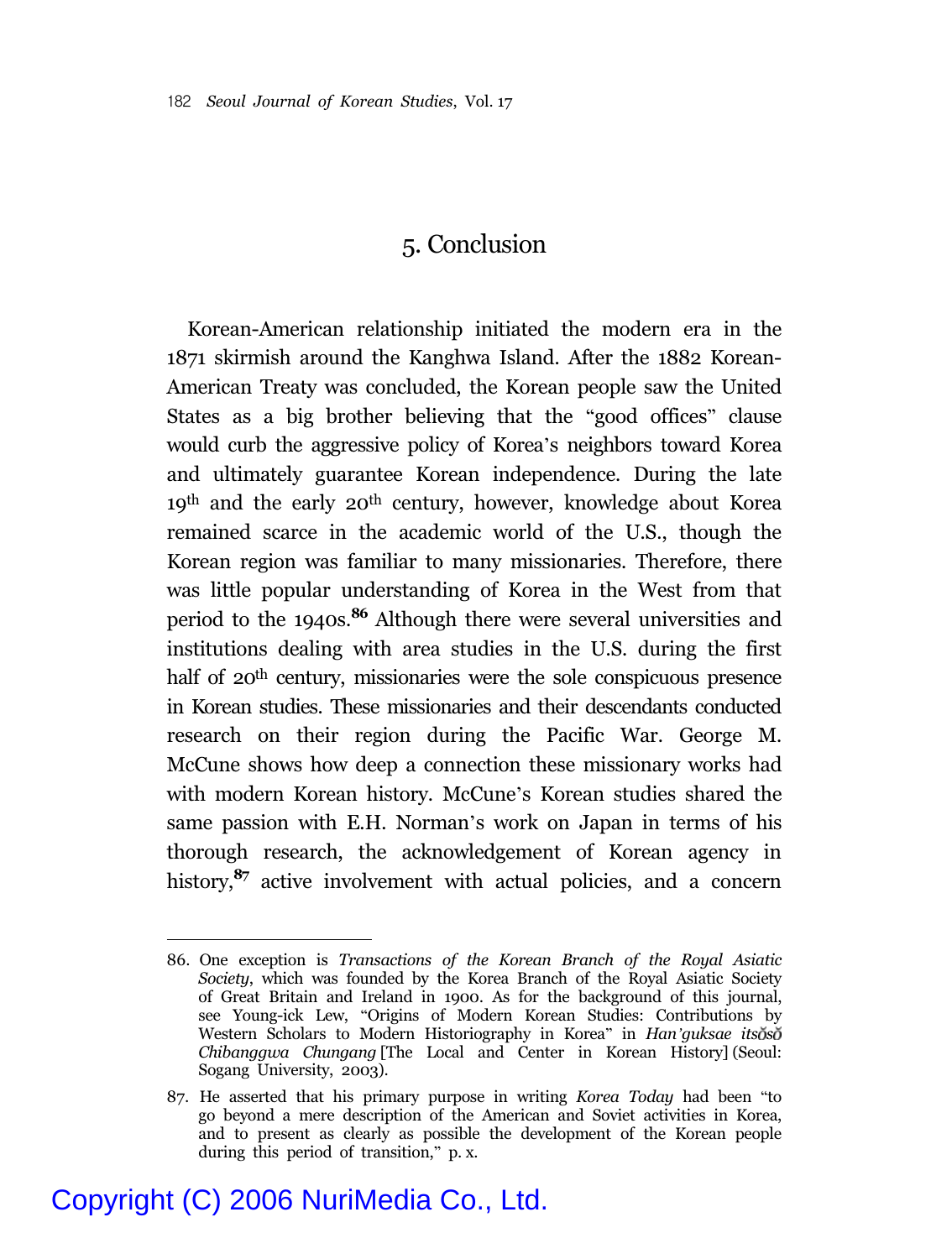for the Korean people's welfare.**<sup>88</sup>** When the Cold War broke out in full force, however, missionaries had to limit their involvement only to South Korea. George M. McCune's case should receive much recognition after the cold war, because his analysis transcended the mind-set of a divided Korea. Keeping in mind the relative affluence of South Korea and its tremendous gains in terms of civil rights and democracy, McCune's work may still shed light on how North Korea had to accommodate its regime to the international community and point the way to what the future of Korean peninsula should be.

<sup>88.</sup> John Dower, "E.H. Norman, Japan, and the Uses of History," in E.H. Norman, *Origins of the Modern Japanese State*, ed. John Dower (New York: Pantheon Books, 1975), pp. 3-101.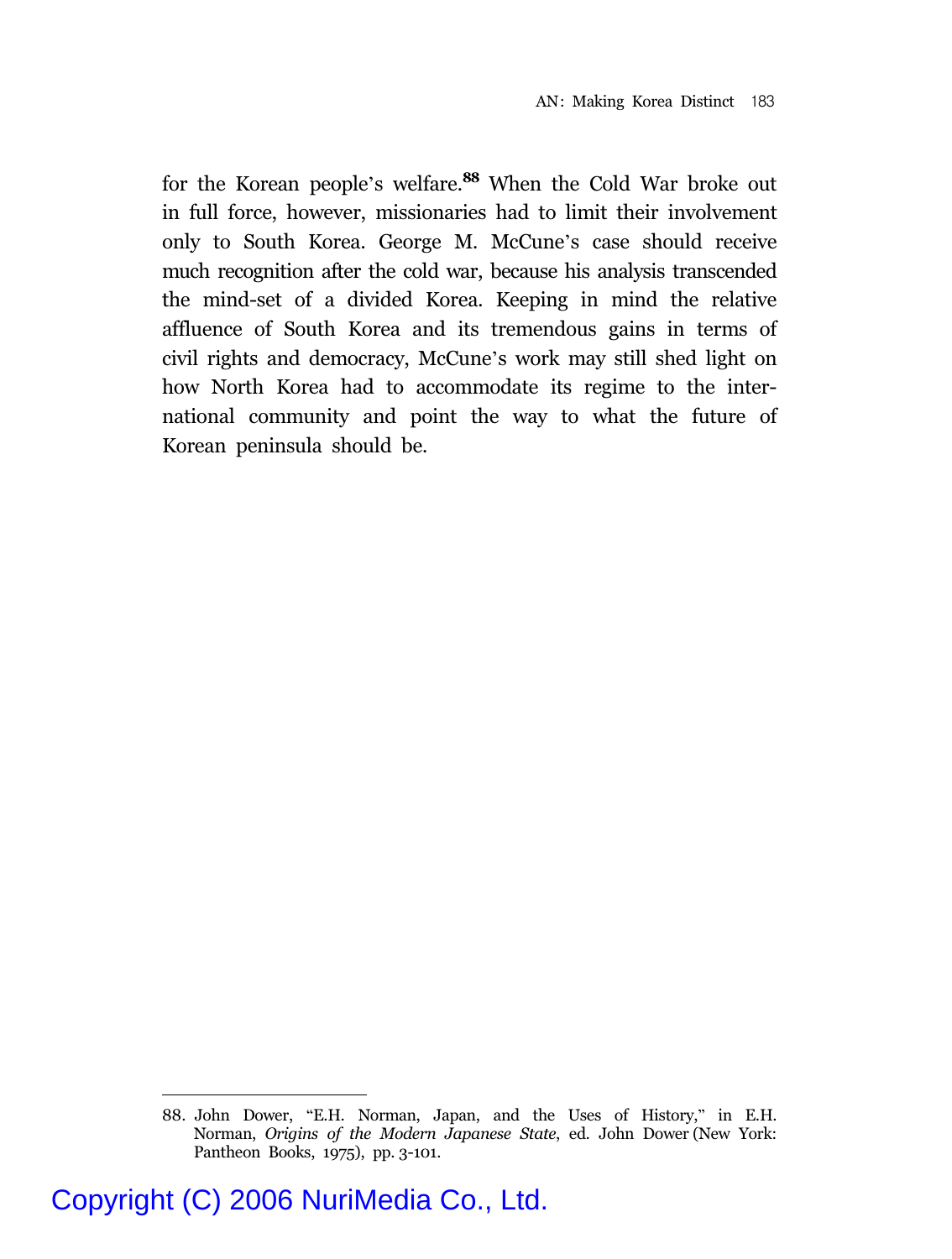Appendix 1.

#### George M. McCune: A Life

- 1908. 6. 16 Born in P'yŏngyang, Korea under missionary parents, George Shannon McCune and Helen McAfee McCune, who were educational missionaries of the Northern Presbyterian Church. His brother is Shannon McCune, a Professor at Colgate University, the University of Florida and the University of Massachusetts.
- **1930** A.B. Occidental College with study at Huron College and Rutgers University.
- 1930-1932 Instructor, Union Christian College, P'yŏngyang, Korea and Businessman.
- **1932-1934** Stayed in Hawaii because of his bad health and married Evelyn Margaret Becker, the daughter of American missionary to Korea.
- **1934-1935** M.A. Occidental College.
- **1935-1941** Graduate Student at University of California at Berkley.
- **1936-1937** Teaching Assistant in History at University of California.
- **1937-1938** William Harrison Mills Traveling Fellow in International Relations at the University of California, in Korea, China, and Japan.
- **1939. 2-1942. 2** Joined the Faculty member as an Instructor in History at Occidental College.
- **1942. 2-1944. 5** Researcher at the Far Eastern Section in the Office of Strategic Services (OSS) and the Board of Economic Warfare.
- **1944. 5-1945. 10** Chief of the Korean Section in the Office of Far Eastern Affairs in the State Department.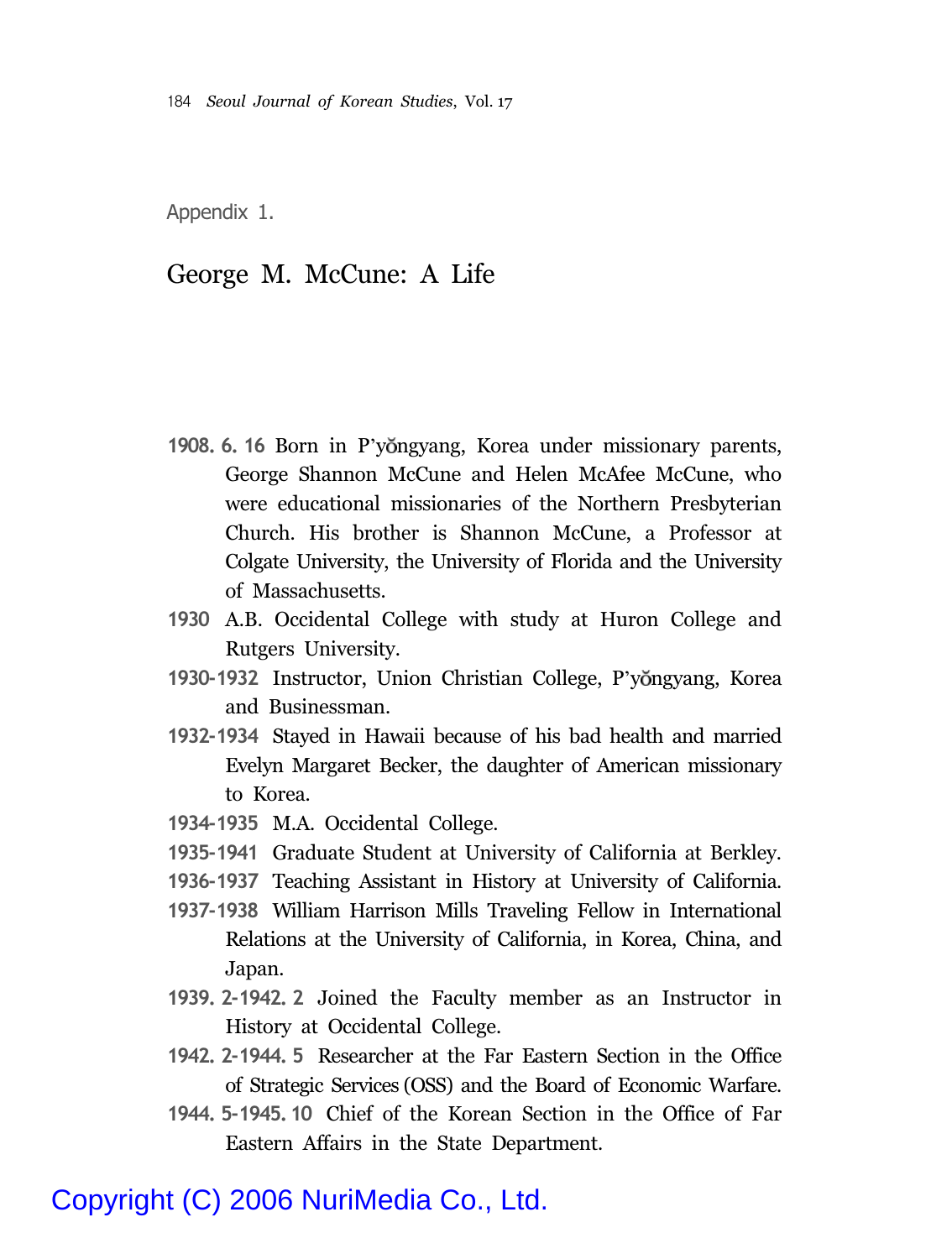- **1945. 10-1946. 7** Recuperated in L.A. while writing a number of articles with his wife.
- **1946. 7-1948. 11** Joined the Faculty as a lecturer, Assistant Professor and later in early 1948 as Associate Professor in History Department at University of California at Berkley.
- **1947. 2** A member of the advisory editorial board of *the Far Eastern Quarterly*.
- **1948. 11. 5** Died of illness.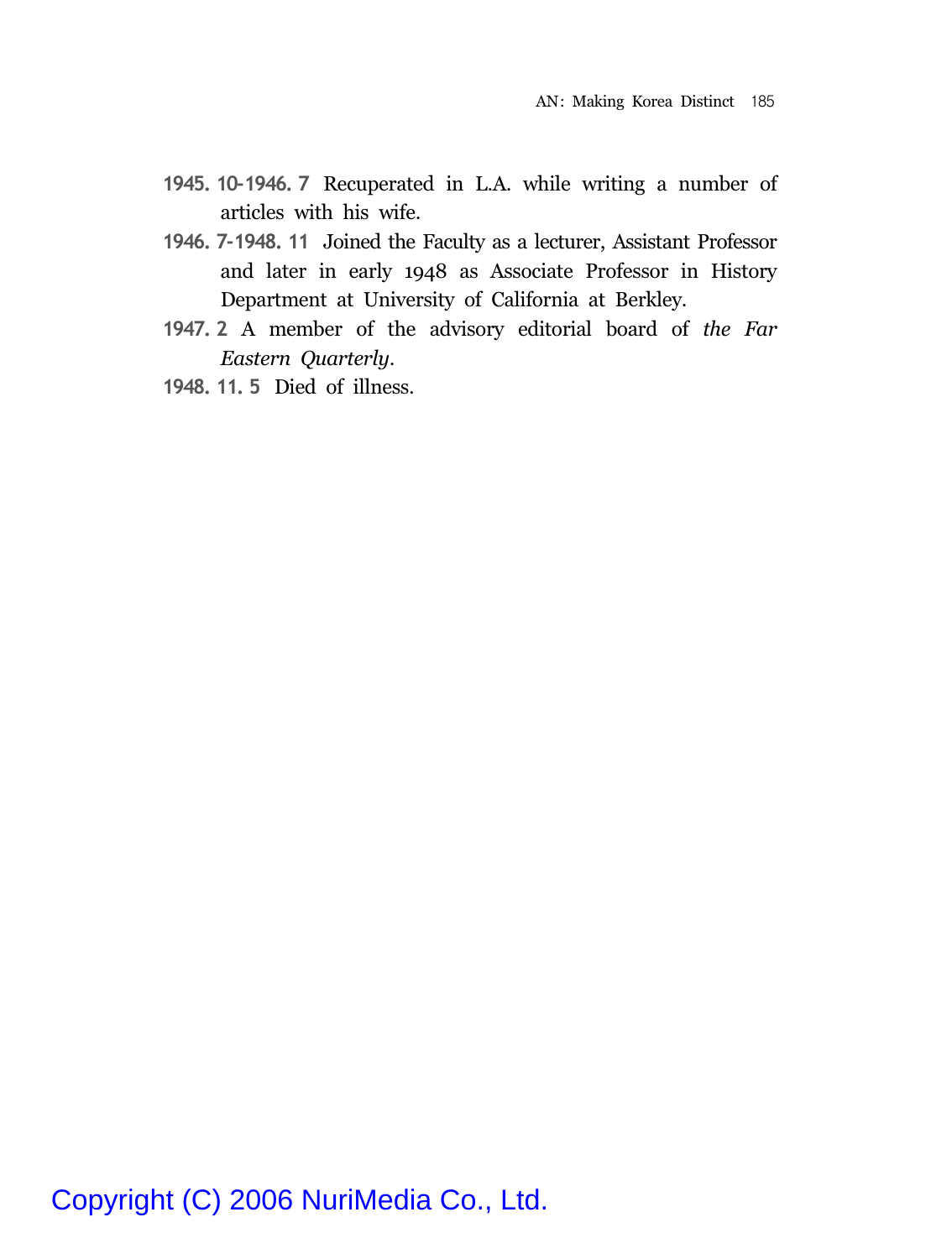Appendix 2.

#### Writings of George M. McCune**<sup>89</sup>**

- **1939** With E.O. Reischauer. "The romanization of the Korean language based upon its phonetic structure," in *Transactions of the Korea Branch of the Royal Asiatic Society*, 29 (1939), 1-57.
- **1939** "The Yi Dynasty annals of Korea," in *Transactions of the Korea Branch of the Royal Asiatic Society*, 29 (1939), 58- 82.
- **1940** "Korea: A Study in Japanese Imperialism," in *World Affairs Interpreter*, Vol. 11 (April 1940), pp. 77-85.
- **1941** "Korean relations with China and Japan, 1800-1864," Unpublished Ph.D. dissertation in history, Graduate Division, University of California (1941) xiii, 292 pp.
- **1945** Review of *Modern Korea* by Andrew J. Gradanzev in *Pacific Affairs*, 18 (March 1945), 103-104.
- **1945** "Russian Policy in Korea: 1895-1898," in *Far Eastern Survey*, Vol. **W**, No. 19 (September 1945), 272-274.
- **1945** Review of *Korea and the old orders in Eastern Asia* by M. Frederick Nelson in *American Historical Review*, 51 (October, 1945), 122-123.
- **1946** "The Essential Unity of the Korean Economy," in *Korean Economic Digest* (January 1946), pp. 3-8.
- **1946** "Occupation Politics in Korea," in *Far Eastern Survey*,

<sup>89.</sup> This is mostly based on Memorial article for McCune by C. Martin Wilbur, *Supra*, pp. 190-191. I added several lists to it.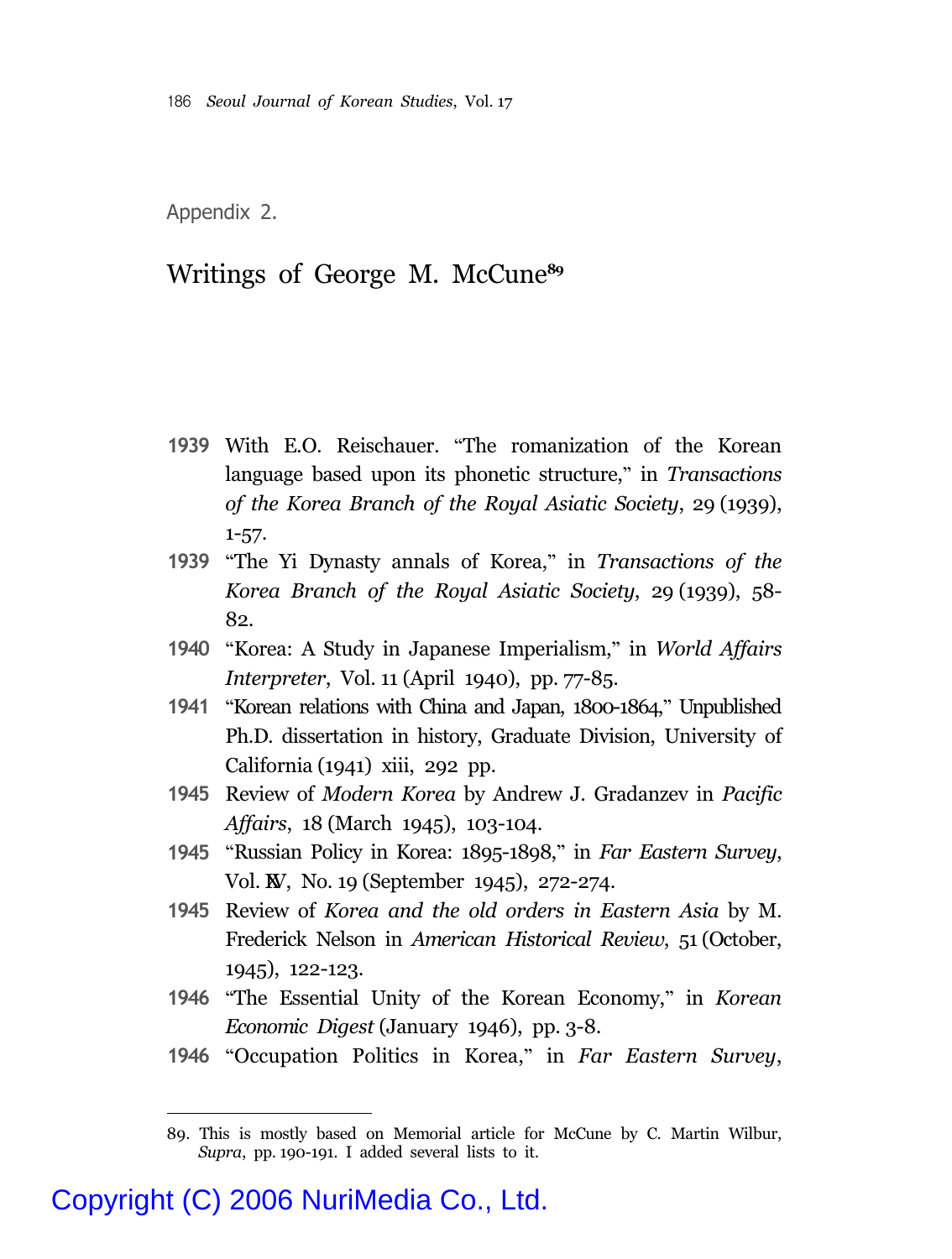Vol. **X**, No. 3 (February 13, 1946), 33-37.

- **1946** "The Exchange of Envoys between Korea and Japan During the Tokugawa Period," in *The Far Eastern Quarterly*, Vol. 5, Issue 3 (May 1946), 308-325.
- **1946** Six brief articles in *The Voice of Korea*, 3 (1946): [Unsigned] The Climate of Korea (March 12), 4 pp. The Island of **Quelpart**: historic amazon isle (May 6), 2 pp. Economic chaos in Korea (June 6), 2 pp. Investments in Korea: report of an interview (July 12), 2 pp. Cities and towns of Korea (August 14), 2 pp. Gold mining in Korea (November 30), 4 pp.
- **1946** "Korea emerges from her 40 years blackout by the Japanese," in *Export trade and shipper*, 54 (September 16, 1946), 5-8.
- **1947** "Korea: The First Year of Liberation," in *Pacific Affairs*, Vol. 20 (March 1947), 3-17.
- **1947** "U.S. Policy Act II: Korea," in *New Republic* (May 5, 1947), 24-27.
- **1947** *Koreas Postwar Political Problems*, New York, Institute of Pacific Relations, Secretariat Paper No. 2, Tenth Conference of the Institute of Pacific Relations (September 1947), Stratfordupon-Avon, England (mimeographed), 56 pp.
- **1947** "The Occupation of Korea," in *Foreign Policy Reports* (October 15, 1947), 186-195.
- **1947** With Evelyn B. McCune, "Prospects for a Korean settlement," in *Foreign Policy Reports* (October 15, 1947), 196.
- **1947** "Postwar Government and Politics of Korea," in *The Journal of Politics*, Vol. 9 (November 1947), 605-623.
- **1948** "Recent political developments in Korea," in *India Quarterly*, 4 (April-June 1948), 138-151.
- **1948** "The Japanese trading post at Pusan," in *Korean Review*, 1 (June 1948), 11-15.
- **1948** "The Korean Situation," in *Far Eastern Survey*, Vol. 17, No. 17 (September 8, 1948), 197-202.
- **1948** "Korea," in *The new international year book ... for the year*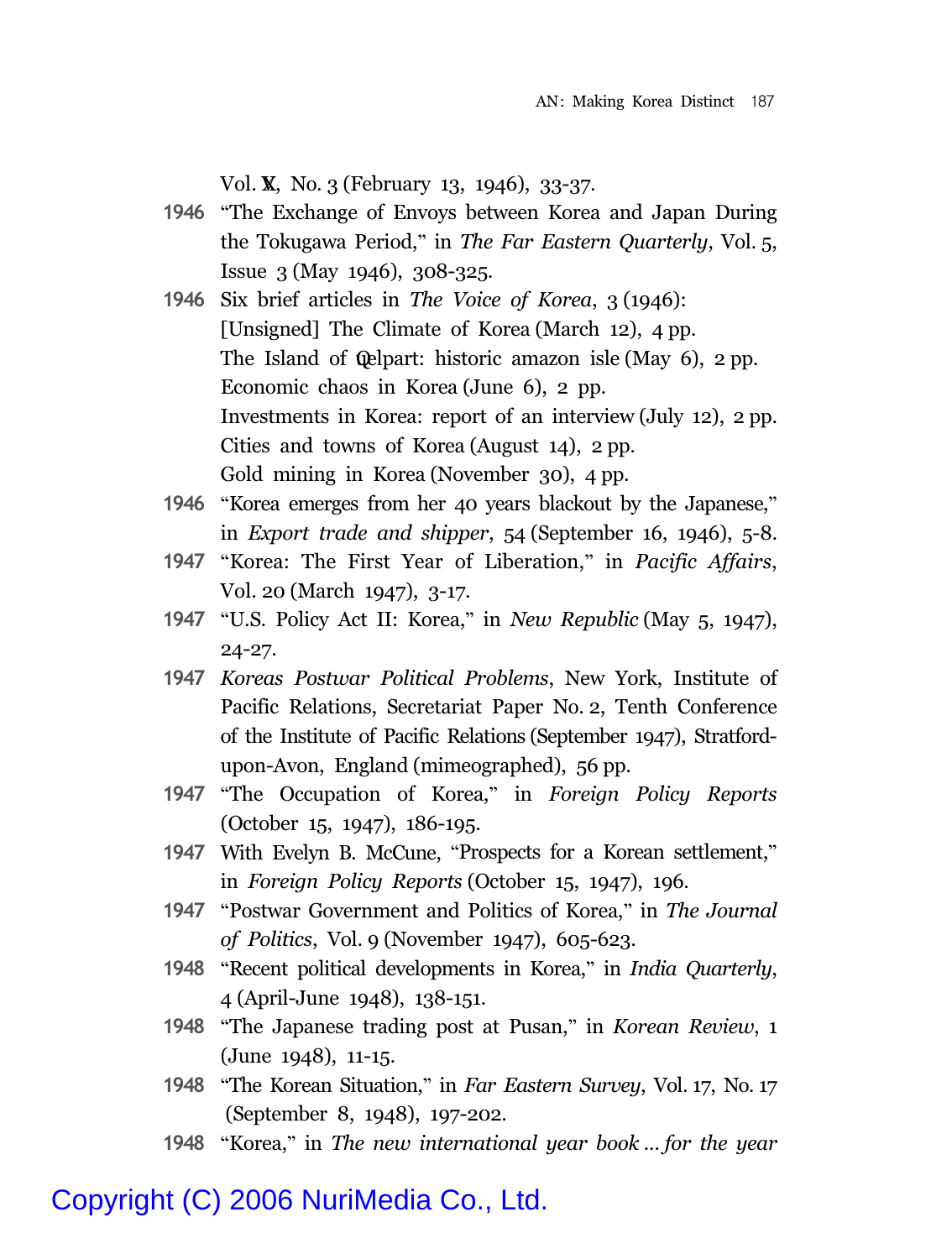*1947* (1948), 262-264.

- **1950** With the collaboration of Arthur L. Grey, Jr. *Korea Today*. Cambridge: Harvard University Press, 1950.
- **1951** With John A. Harrison eds. *Korean-American Relations: Document Pertaining to the Far East Diplomacy of the United States*, Vol. 1, *The Initial Period*, 1883-1886. Berkeley and Los Angeles: University of California Press, 1951.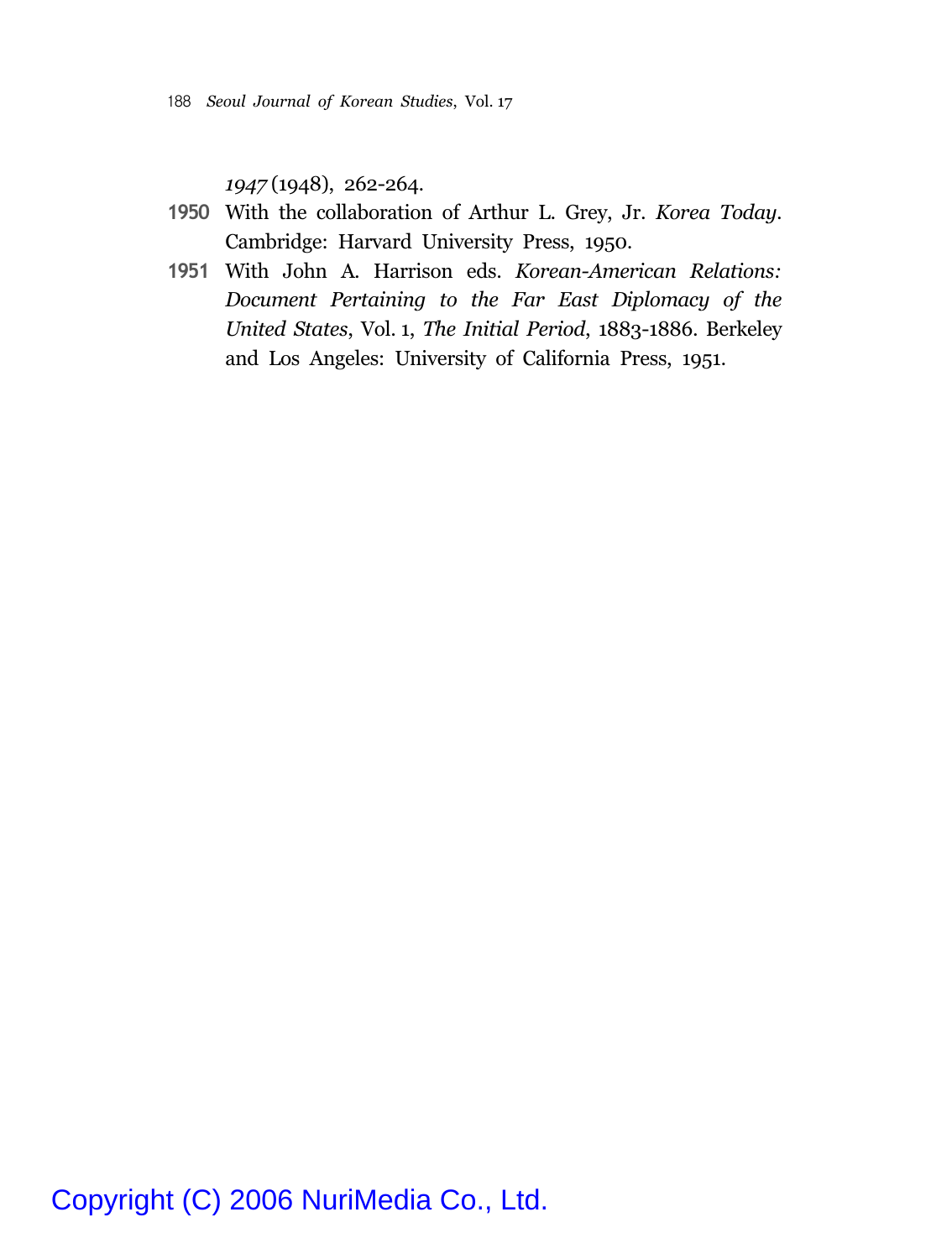#### Bibliography

The Academy of Korean Studies eds, *Haebangjŏnhu Migukŭi Taehaninsik Charyo* [Sources on American Perception of Korea around Korean Liberation]. Seoul: Sŏnin, 2001.

Association for Asian Studies. *The Far Eastern Quarterly* 1941-1953. *The Korea Mission Field*.

- Royal Asiatic Society Korea Branch, *Transactions of the Korea Branch of the Royal Asiatic Society*, Vol. 29. Seoul: YMCA, 1939.
- Brown, Arthur Judson. *The Mastery of the Far East: the Story of Korea's Transformation and Japan's Rise to Supremacy in the Orient*. New York: Charles Scribner's Sons, 1919 (reprinted by the Institute for Korean Church History in 1995).
- Cumings. Bruce. *The Origins of the Korean War*, Vol. I: *Liberation and the Emergence of Separate Regimes 1945-1947*. Princeton, New Jersey: Princeton University Press, 1981.
- Cumings, Bruce. *The Origins of the Korean War*, Vol. II: *The Roaring of the Cataract 1947-1950.* Princeton, New Jersey: Princeton University Press, 1990.
- Cumings, Bruce. "Introduction: The Course of Korean-American Relations, 1943-1953," in *Child of Conflict* edited by Bruce Cumings. Seattle and London: University of Washington, 1983.
- Ch ng, Yong-uk, *Haebangj nhu Miguk i Taehanj ngchaek: Kwadoj ngbu Kus'anggwa Chungganpa J nngchaek l Chungsim iro* [The American Policy toward Korea around 1945: Centering on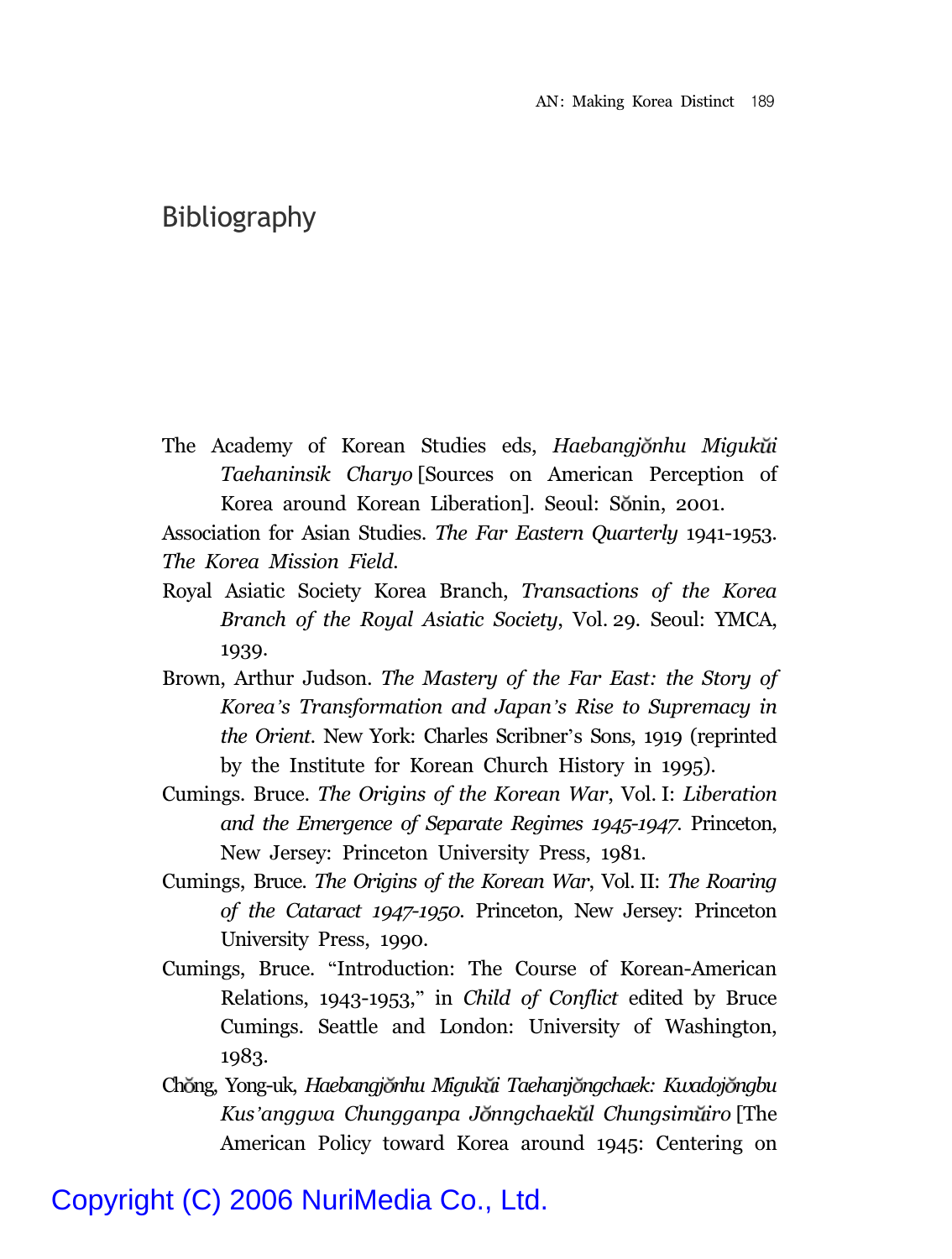Interim Government Idea and the Policy toward the Middle Group] (Seoul: Seoul National University Press, 2003).

- Dower, John W. "E.H. Norman, Japan, and the Uses of History," in E.H. Norman, *Origins of the Modern Japanese State*, ed. John Dower. New York: Pantheon Books, 1975.
- Grajdanzev, Andrew J. *Modern Korea*. New York: The John Day Company, 1944.
- Griffis, William Elliot. *Corea: the Hermit Nation*. New York: AMS Press, 1971 (ninth edition, revised and enlarged).
- Lew, Young-ick, "Origins of Modern Korean Studies: Contributions by Western Scholars to Modern Historiography in Korea" in *Han'guksae its s Chibanggwa Chungang* [The Local and Center in Korean History] Seoul: Sogang University, 2003.
- McCune, George M. "Korean Relations with China and Japan, 1800-1864" Unpublished Ph.D. dissertation in history, Graduate Division, University of California, 1941 xiii, 292 pp.
- McCune, George M. with the collaboration of Arthur L. Grey, Jr. *Korea Today*. Cambridge: Harvard University Press, 1950.
- Paik, L. George. *The History of Protestant Missions in Korea, 1832-1910*. Pyeng Yang: Union Christian College, 1929.
- Yi, Tae-jin. "Was Korea a 'Hermit Nation'?" in *Korea Journal*, Vol. 38, No. 4. Seoul: Korean National Commission for UNESCO, 1998. 12.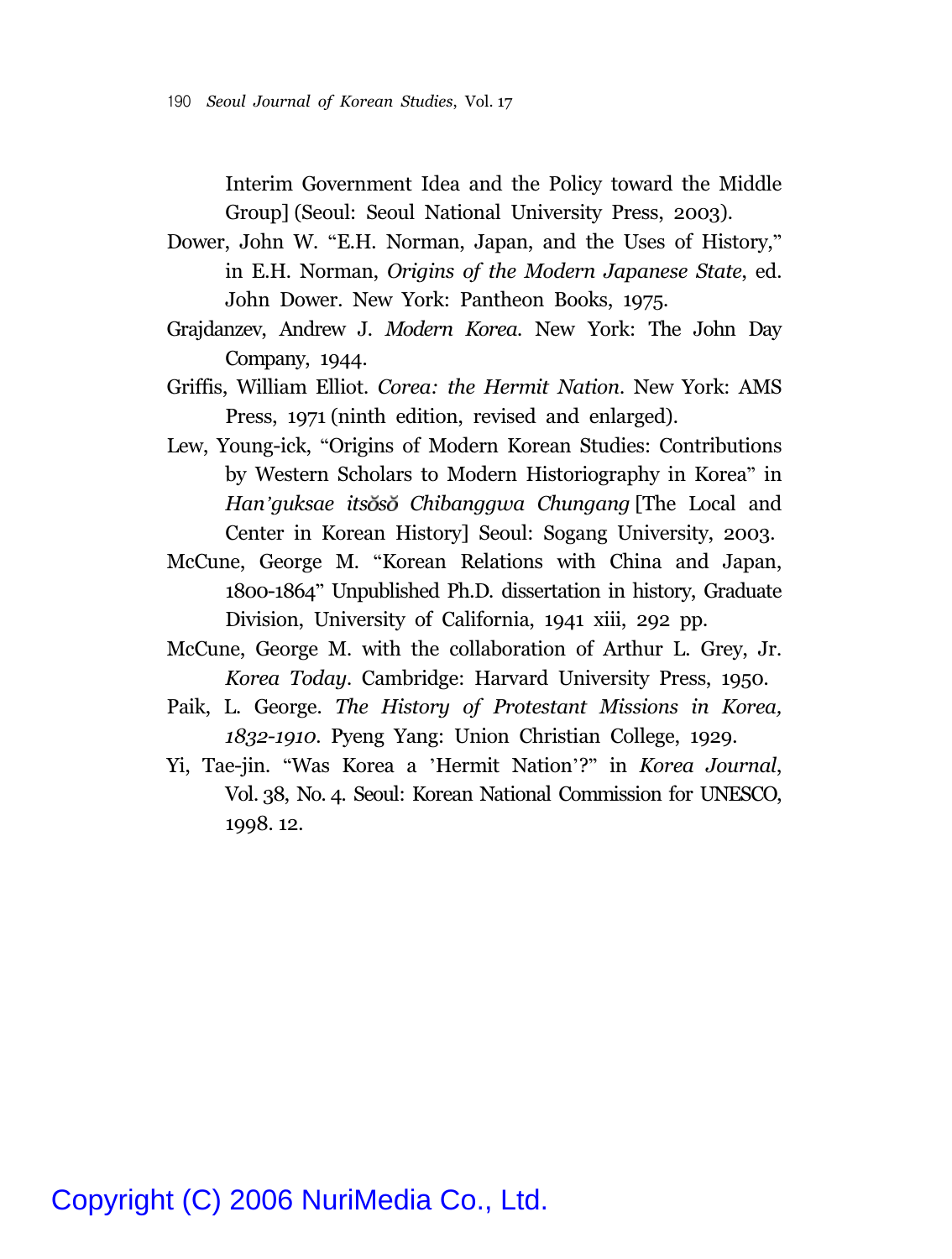ABSTRACT

### Making Korea Distinct: George M. McCune and His Korean Studies

An, Jong-chol

Scholars on Korean-American relations have primarily focused on political and economical dimensions rather than cultural aspects. In this sense, we need more works on cultural studies in this field. The primary purpose of this paper is to contribute to this neglected area. My assumption is that the Korean Studies in the U.S. shows a part of the cultural aspects of Korean-American relations. George M. McCune was one of the finest scholars on Korean Studies at that time. He became a first full time faculty member majoring in Korean Studies at the University of California at Berkeley after the Pacific War.

McCune's case shows well that missionary backgrounds were very productive in founding area studies in the U.S. around the Pacific War though he himself was not a missionary. He was born to a famous missionary family in P'yongyang, Korea, the city at the time called the "Jerusalem of the Orient." Father McCune was known as a champion of Korean Nationalist Movements such as the Korean Conspiracy of Governor-General assassination and March First Movement in 1919. His father's involvement in Korean education and politics seems to have influenced McCune's affection for the Korean people.

Considering McCune's family residence, P'yongyang, his idea is not without Northwest elites in Korea. The Northwest has a strong